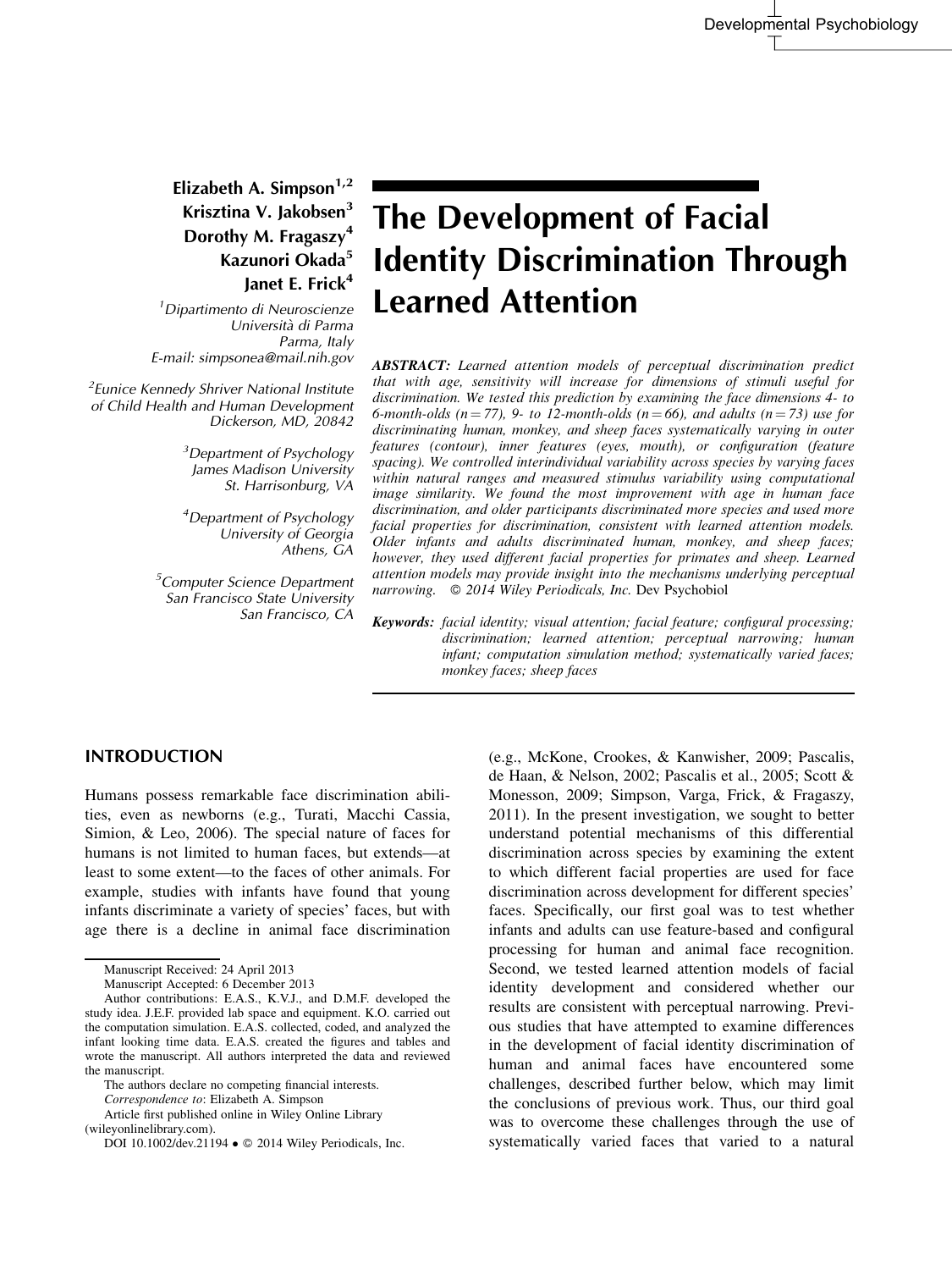degree, and to determine whether there are differences in the development of discriminating human and animal faces when controlling for this variability.

# FEATURE-BASED AND CONFIGURAL **PROCESSING**

Two types of face processing are commonly examined. Feature-based processing is discrimination based on individual facial features (e.g., eyes, eyebrows, nose), such as size, shape, texture, or color. Configural processing is based on sensitivity to three things (Maurer, Le Grand, & Mondloch, 2002): (1) Firstorder relations refer to the relative position of the features that allow one to identify a stimulus as a face (e.g., the eyes are above the nose, which is above the mouth). (2) Second-order relations refer to the spacing among the features (i.e., the distances between the features themselves, such as the space between the eyes or how far the nose is above the mouth), within the context of a normally configured faces (eyes above the nose, and nose above the mouth). (3) Holistic processing refers to perceiving the face as an unbroken whole with the parts integrated into a whole, rather than as a collection of features, or "glueing [sic] together the features into a gestalt" (Maurer et al., 2002, p. 255), representing a fusion of both featural and configural information. Researchers disagree on the relative importance of different types of processing used for facial identity discrimination, as well as their developmental emergence (for recent reviews see Kadosh, 2011; McKone, Crookes, Jeffery, & Dilks, 2012; Meinhardt-Injac et al., 2011).

Previous studies have attempted to isolate featurebased and configural processing of faces to determine the relative extent to which they are used in facial identity discrimination throughout development, but the findings thus far have been unclear. Most of these studies used methods based on the inversion effect, which is a phenomenon in which viewers are worse at recognizing an inverted image, relative to an upright image; this effect is especially large for faces relative to other objects (e.g., Kohler, 1940; Yin, 1969). Though the inversion effect is generally accepted to reflect a disruption of configural processing (Richler, Mack, Palmeri, & Gauthier, 2011; Yin, 1969), feature-based discrimination may also be disrupted (Rhodes, Brake, & Atkinson, 1993). This is problematic because many studies assume that the inversion effect is indicative of configural face processing; therefore, the face inversion paradigm may not be well suited to identify an individual's face discrimination strategies (Dahl, Logothetis, & Hoffman, 2007). Thus, in our current study

we isolated feature-based and configural processing using systematically varied faces. However, before describing this method, it is useful to consider how researchers conceptualize the development of face discrimination.

#### PERCEPTUAL NARROWING

The manner in which humans' face expertise emerges during infancy remains largely unknown (Pascalis & Kelly, 2009). Most work examining the developmental emergence of facial identity discrimination in infancy beyond the newborn period (i.e., from about 4 to 12 months of age) has been explained within a framework known as perceptual narrowing (for a review see Pascalis & Kelly, 2009). Perceptual narrowing is described as a domain-general process in which infants are born with broad perceptual abilities to discriminate stimuli; these perceptual abilities change as a function of age and experience, such that perceptual discrimination increases for familiar stimuli, while it decreases, or fails to increase, for unfamiliar (Scott, Pascalis, & Nelson, 2007; Werker & Tees, 2005). Nelson (2001) suggested that perceptual narrowing may occur for facial identity discrimination. Indeed, young infants (4- to 6-month-olds) outperform older infants (9- to 12-month-olds) on the discrimination of nonhuman animal faces, including monkeys (e.g., Pascalis et al., 2002) and sheep (Simpson et al., 2011). Work with both infant monkeys (e.g., Sugita, 2008) and humans (e.g., Scott & Monesson, 2009) demonstrates that perceptual narrowing of particular species' faces can be altered as a function of early exposure. It appears that the nature of this early exposure is also of utmost importance: 6-month-old human infants trained for 3 months with individually named monkey faces (e.g., Boris) continued to discriminate individuals of this species at 9 months, but infants who received training at the categorical level (i.e., referring to all individuals as "monkey"), like infants who received no training at all, failed to demonstrate discrimination at 9 months (Scott & Monesson, 2009). This suggests that, with typical human experiences, while discrimination of own-species faces may improve with age, discrimination of nonhuman animal faces appears to decline.

Relatively little is known, however, about how changes in face discrimination occur or what facial properties can be used for discrimination (Balas, 2012). In fact, recent work measuring event-related potentials (ERPs) demonstrates that apparent declines in face discrimination for less familiar face types (e.g., otherage faces) may in fact reflect changes in later-stage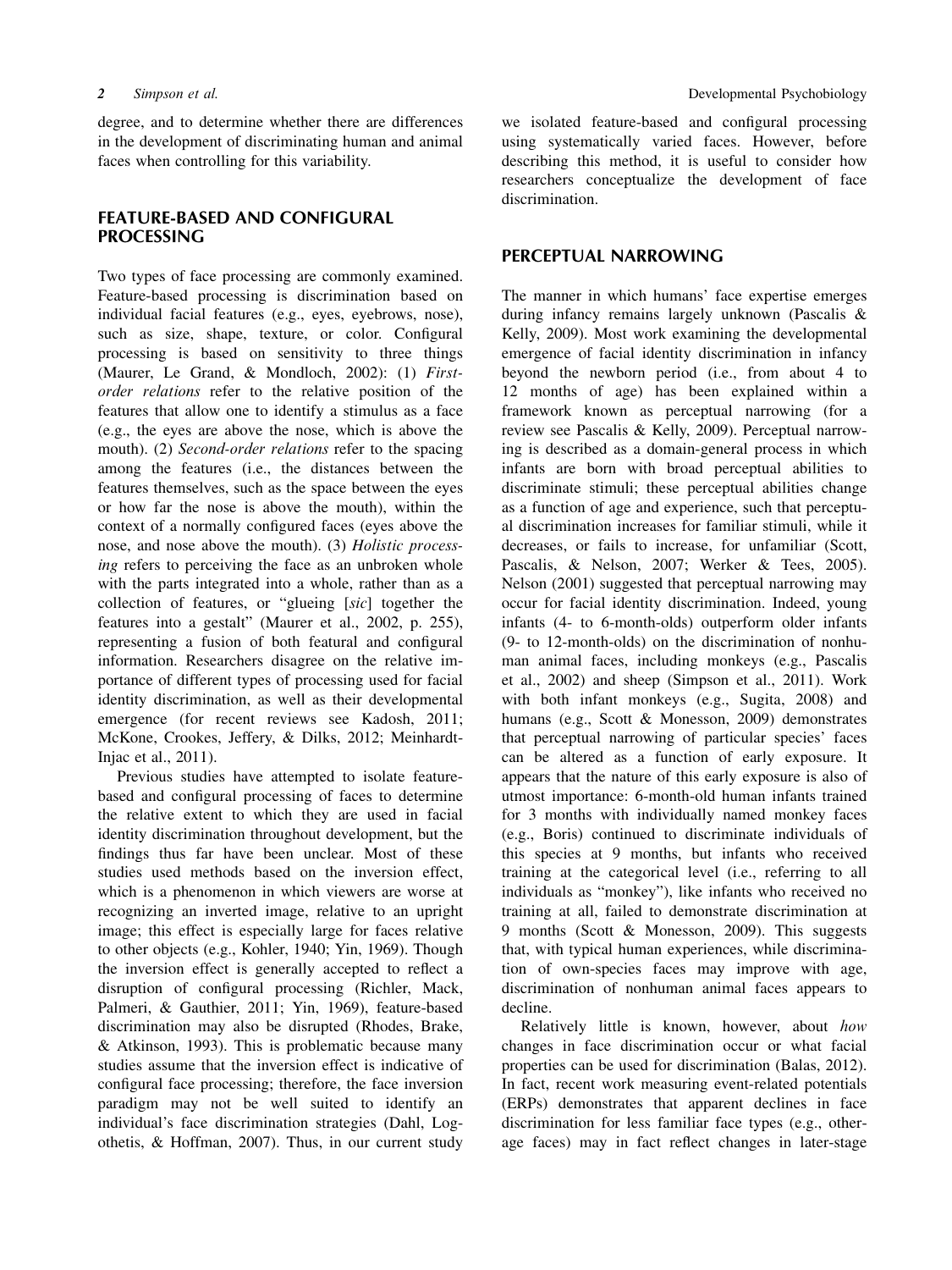processing, namely, memory retrieval, rather than changes in early-stage perceptual processing or perceptual expertise (Wiese, Wolff, Steffens, & Schweinberger, 2013). If this is the case, then the description of this pattern as perceptual may in fact be misleading. In support of this, others have found that 12-month-olds can discriminate monkey faces, if given sufficient familiarization time (Fair, Flom, Jones, & Martin, 2012), consistent with the notion that the apparent decline in unfamiliar face discrimination may actually be a consequence of memory rather than changes in perceptual expertise. In the present study, our goal was to examine whether there are developmental models that can bring additional insight to our understanding of facial identity discrimination.

# LEARNED ATTENTION AND PERCEPTUAL LEARNING MODELS

One model of early developmental patterns of face discrimination, which addresses these questions, but has not yet received thorough consideration in the perceptual narrowing literature, is Mackintosh's (1975) classic model of attention. According to this model, learned attention is a phenomenon in which individuals can learn to attend to certain properties of a stimulus, usually through shifting attention away from less salient properties. If a contrast on a given dimension is not predictive of any important outcome (e.g., /r/ and /l/ phonemes in the Japanese language), an individual will learn to ignore this contrast (i.e., learned inattention). This model is congruent with Gibson's perceptual learning model (1969): developing perceptual expertise in any domain involves "an increase in the ability to extract information from the environment, as a result of practice" (p. 3). According to this view, with age, perceptual abilities become increasingly differentiated and refined, allowing for the extraction of new information (Gibson & Gibson, 1955). Perceptual learning may be important for face discrimination (Goldstone, 1998). For example, repeated exposure to particular types of faces may result in the acquisition of a face schema; the more a given face varies from this schema, the less efficiently it may be processed (Chance, Goldstein, & McBride, 1975). This is consistent with the multidimensional face space model (Valentine, 1991), that there may be a face prototype that is broad from birth, but changes after exposure to certain face types, resulting in differential sensitivities to different face dimensions, with some carrying more weight than others (Balas, 2012; Pascalis & Kelly, 2009). Because human and animal faces may vary in the features that best distinguish individuals (see Tab. 1 for more details on this), humans may become worse at distinguishing animal faces with age because they are attending to the wrong face properties: those predictive of individual differences in humans, but not animals. Further evidence in support of the importance of attentional processes in perceptual narrowing come from findings that improving selective attention may attenuate the typical developmental decline in animal face recognition (Zhang, Guy, Reynolds, Jewett, & Whitfield, 2012); such questions deserve further study.

The present investigation allows us to begin to test how developmental changes in facial identity discrimination occur, and whether infants and adults can recognize equivalent changes in carefully controlled human and animal faces, as predicted by learned attention models. For example, infants must learn which properties of faces aid in discrimination (e.g., eyes, eyebrows) and which do not (e.g., first-order relations). Our measurements (see Tab. 1)—to be described in detail later—suggest that human and animal faces may vary in the features that best distinguish individuals (i.e., the features that help humans distinguish humans' faces are different from the features that help humans distinguish other animals' faces). As a consequence, humans may become worse at distinguishing animal faces with age because they are attending to the wrong properties of faces: those predictive of individual differences in humans, but not animals.

# METHODOLOGICAL CHALLENGES

Researchers have encountered methodological challenges in attempts to determine which models of face discrimination best account for developmental changes (for a review, see Hole & Bourne, 2010). In particular, we have two concerns regarding previous work on face discrimination that may limit the interpretation and generalizability of existing findings.

# Remaining Within the Natural Range of Variability of Faces

Researchers have attempted to isolate the properties of faces that can be used for discrimination through the use of systematically varied faces (Bhatt, Bertin, Hayden, & Reed, 2005; Dahl et al., 2007; Freire, Lee, & Symons, 2000; Le Grand, Mondloch, Maurer, & Brent, 2001; Martin-Malivel & Okada, 2007; Schwarzer, Zauner, & Jovanovic, 2007; Scott & Nelson, 2006; Sugita, 2008, 2009). However, Taschereau-Dumouchel, Rossion, Schyns, and Gosselin (2010) propose that many previous studies that use these faces have low ecological validity because the amount of variability in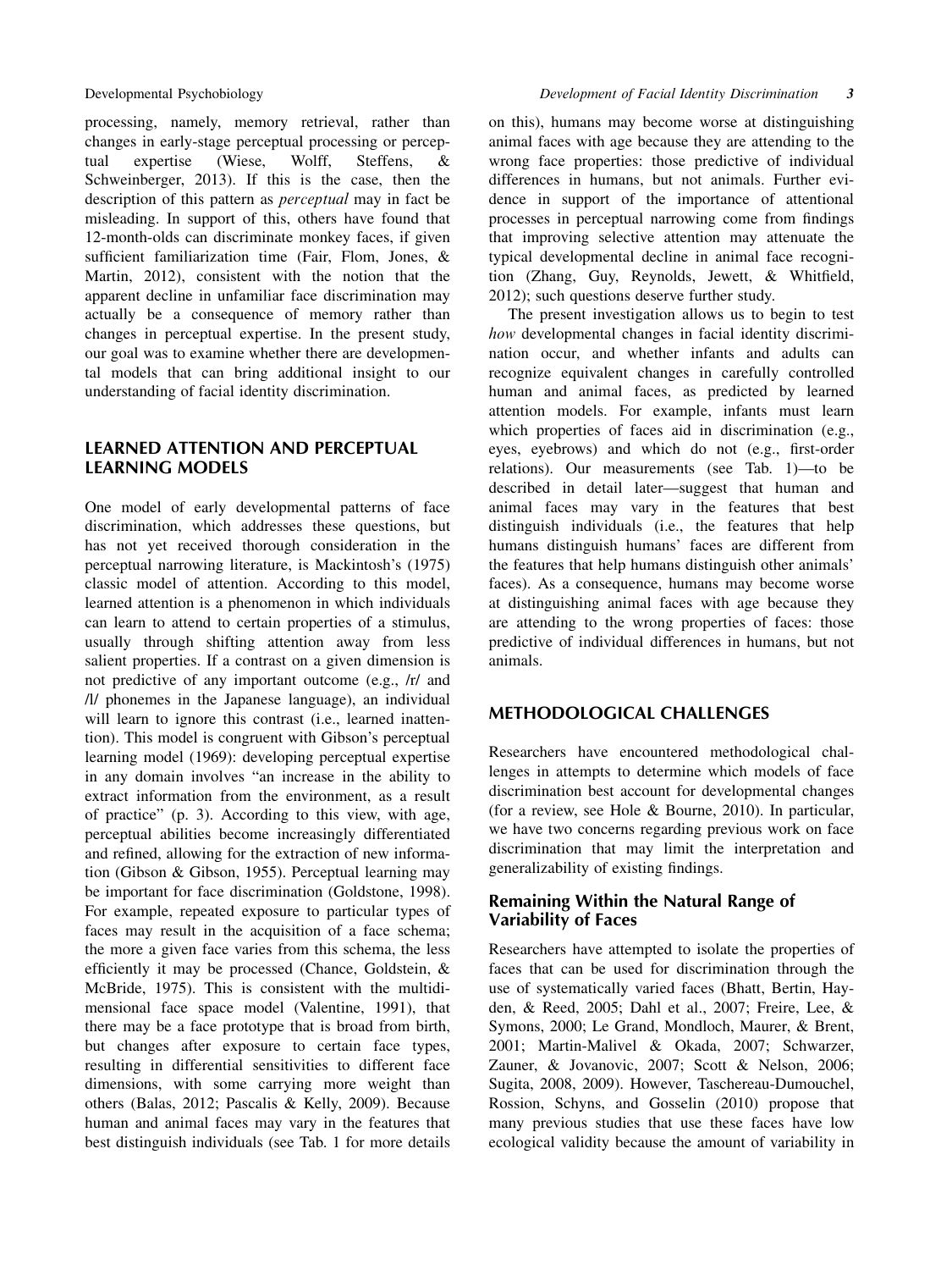Table 1. Measurements of Variability of Natural Face Stimuli Among Species

|                            |     | Human          |           |                  | Monkey    |           |                  | Sheep          |              |                  | Levene's Test    |                   |  |
|----------------------------|-----|----------------|-----------|------------------|-----------|-----------|------------------|----------------|--------------|------------------|------------------|-------------------|--|
| Property                   | M   | SD             | CV        | $\boldsymbol{M}$ | <b>SD</b> | CV        | M                | SD             | CV           | $\boldsymbol{F}$ | $\boldsymbol{p}$ | CV                |  |
| Shape and size of features |     |                |           |                  |           |           |                  |                |              |                  |                  |                   |  |
| Width of right eye         | 43  | 3.5            | .08       | 50               | 6         | .12       | 18               | 4              | .21          | 2.8              | .067             | n.s.              |  |
| Height of right eye        | 14  | 2              | .16       | 28               | 3         | .11       | 13               | 4              | .28          | .99              | .38              | n.s.              |  |
| Width of nose              | 55  | 5              | .09       | 68               | 6         | .09       | 77               | 8              | $\cdot$ 1    | 3.49             | .035             | S > H             |  |
| Length of nose             | 66  | 8              | .12       | 65               | 10        | .15       | 137              | 14             | $\cdot$ 1    | 8.35             | < .001           | H>S; M>S          |  |
| Width of mouth             | 75  | 8              | $\cdot$ 1 | 97               | 18        | .19       | 93               | 17             | .18          | 7.31             | .001             | $M > H$ ; $S > H$ |  |
| Height of mouth            | 28  | 7              | .26       | 19               | 5         | .29       | $\overline{0}$   | $\mathbf{0}$   | $\Omega$     | 25.62            | < .001           | $H > S$ ; $M > S$ |  |
| Width of left ear          | 26  | 7              | .26       | 20               | 18        | .89       | $\boldsymbol{0}$ | $\mathbf{0}$   | $\mathbf{0}$ | 81               | $<.001$          | M > H > S         |  |
| Shape and size of head     |     |                |           |                  |           |           |                  |                |              |                  |                  |                   |  |
| Height of face             | 371 | 7              | .02       | 367              | 13        | .04       | 307              | 15             | .05          | 4.08             | .02              | S > M             |  |
| Width of face at eyes      | 205 | 11             | .05       | 224              | 15        | .06       | 209              | 13             | .06          | .7               | $.5\,$           | n.s.              |  |
| Width of face at mouth     | 181 | 14             | .08       | 234              | 24        | $\cdot$ 1 | 93               | 17             | .18          | 3.23             | .04              | M > H             |  |
| Configuration of features  |     |                |           |                  |           |           |                  |                |              |                  |                  |                   |  |
| Distance between eyes      | 56  | 6              | .11       | 48               | 7         | .15       | 151              | 8              | .06          | 3.82             | .026             | H > S             |  |
| Tip of nose to chin        | 113 | 12             | .11       | 109              | 18        | .17       | 51               | 13             | .26          | 1.48             | .23              | n.s.              |  |
| Mouth to chin              | 60  | 9              | .15       | 57               | 20        | .35       | 17               | 7              | .44          | 6.96             | .002             | S > M > H         |  |
| Between eyes top head      | 190 | 12             | .06       | 180              | 19        | .11       | 92               | 9              | $\cdot$ 1    | 6.03             | .004             | $M > H$ ; $M > S$ |  |
| Angle of pupil, nose       | 51  | 5              | .09       | 55               | 8         | .14       | 61               | $\overline{4}$ | .07          | 4.53             | .013             | $M > H$ ; $M > S$ |  |
| Luminosity                 | 192 | 12             | .06       | 164              | 12        | .07       | 227              | 5              | .02          | 8.2              | .001             | $H>S$ ; $M>S$     |  |
| Attractiveness             | 3.2 | 1.3            | .41       | 3                | 1.6       | .53       | 3.1              | 1.7            | .55          | .35              | $\cdot$ 7        | n.s.              |  |
| Distinctiveness            | 4.3 | $\overline{8}$ | .186      | 3.9              | .4        | .103      | 3.6              | .4             | .111         | 4.9              | .007             | H > M > S         |  |

Note: Means (M), standard deviations (SD), and coefficients of variation (CV) for group differences are presented for 18 different properties of 90 natural human (H), monkey (M), and sheep (S) faces. Length measurements are in pixels, and angle measurements are in degrees. All measurements were taken using Adobe Photoshop. Human adults  $(n = 27)$  rated faces on attractiveness and distinctiveness using a seven-point scale from 1 (very unattractive or not very distinctive) to 7 (very attractive or distinctive). n.s.  $= p > .05$ .

the spacing of facial features in these stimuli is not reflective of the natural variations in feature distances in real faces. These researchers (Taschereau-Dumouchel et al., 2010) found adults had poor discrimination of human faces that varied in the spacing of their inner features to a natural degree, suggesting adults may not rely on configural processing to the extent previously suspected.

### Comparing Face Discrimination of Different Species

Our second concern stems from the fact that much previous work (e.g., Dufour, Coleman, Campbell, Petit, & Pascalis, 2004; Pascalis et al., 2002; Simpson et al., 2011) measured discrimination of photographs of natural faces. Natural faces of different species may not vary equivalently; that is, some species may be more variable in certain perceptual properties, and therefore, more easily discriminated relative to others. Thus, two potential explanations exist for previous findings of differential discrimination of various species (i.e., decline in discrimination with age for animal faces, relative to human faces). One possibility is that human and nonhuman faces are discriminated differently due to high-level (i.e., categorical) qualitative differences in the ways humans process human and nonhuman faces. For example, with age, humans may specialize in the discrimination of human faces, and begin to process human faces holistically, while processing nonhuman faces using features (e.g., Itier, Latinus, & Taylor, 2006). Another possibility is that human and animal faces are recognized in similar ways, and apparent differences found previously are simply due to the fact that some species have greater interindividual variability than others (Martin-Malivel & Okada, 2007). Differences in discrimination across species may be due to unaccounted-for interstimulus perceptual (physical) variance; therefore, comparisons between conditions that differ both in species and in interstimulus perceptual variance are difficult to interpret. One way of addressing this problem is by selectively exposing infants to certain face types (e.g., certain species) to see if these early experiences shape discrimination abilities. Specifically, Sugita (2008) found that monkeys deprived of early experiences with faces, then selectively exposed to either human or monkey faces, demonstrate retained perceptual discrimination for the faces of the species to which they were selectively exposed, even if this species is not their own species. Interstimulus perceptual variance cannot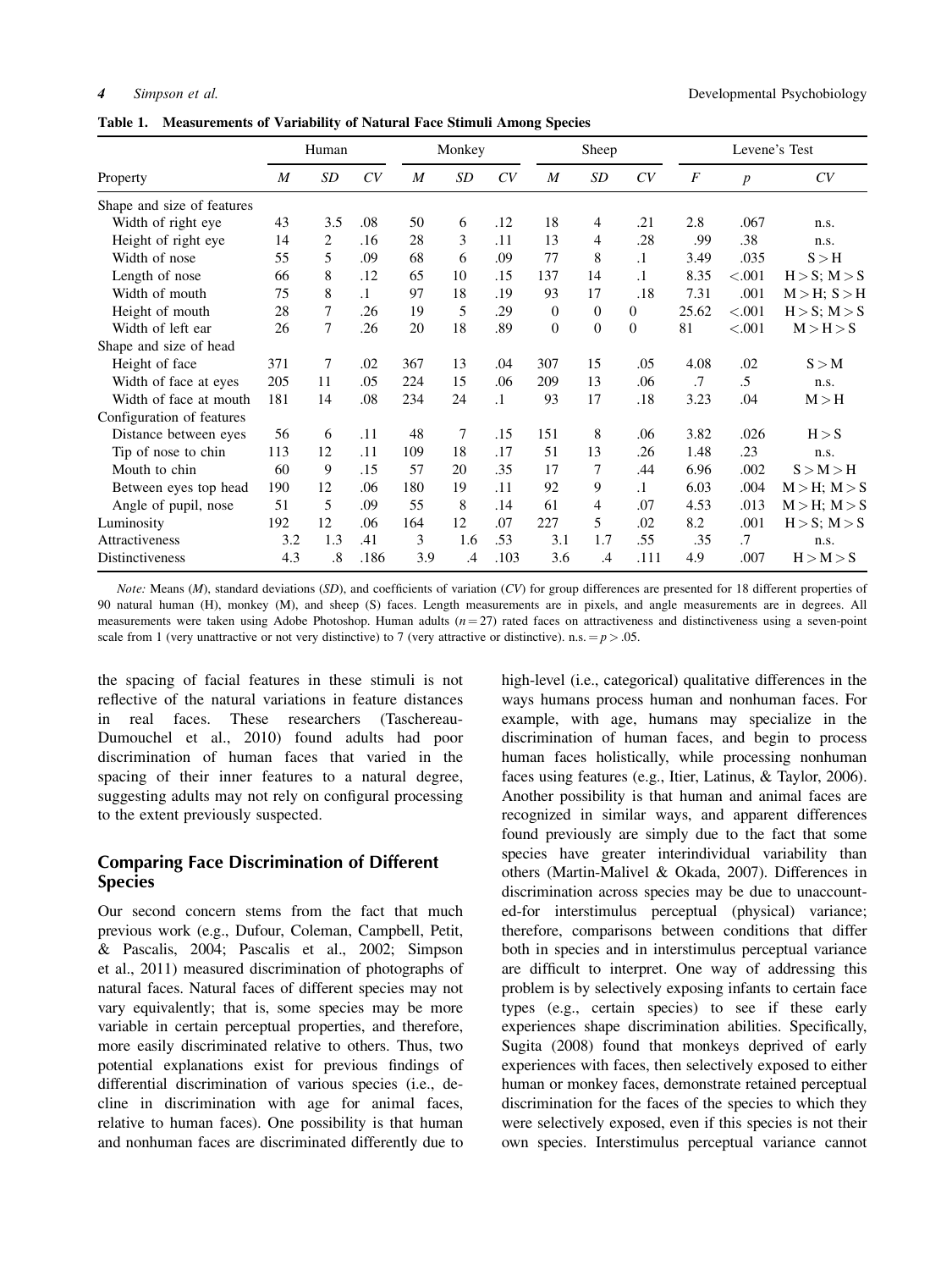account for these results. Of course, in studies with human infants it is impossible to deprive them of early face exposure for ethical reasons. Instead, this study took a different approach by controlling the interstimulus perceptual variance of facial stimuli of three different species.

#### PURPOSE AND PREDICTIONS

The current study was conducted in an attempt to overcome these previous limitations, by using systematically varied faces to test whether humans' differential discrimination across species may be due to differences in interindividual variability. The systematically varied sets of faces included three species: humans, capuchin monkeys, and sheep (see examples in Fig. 2). Each face set contained three types of faces: one which varied in the identity of the inner features (i.e., eyes and mouths; Fig. 2A), a second set which varied in the outer features (i.e., external contours, such as the chin and hair; Fig. 2B), and a third which varied in the location of the facial features (i.e., location of the eyes and mouths; Fig. 2C). Face sets were created such that variability was more equally matched across species than in previous studies; further, the variability in these features was designed to fall within the limits of natural variability observed in the population. This method additionally allowed for selective alterations of facial properties to examine whether viewers use feature-based or configural processing strategies for facial identity discrimination. This method of using systematically varied faces is in contrast to previous studies documenting perceptual narrowing for facial identity discrimination across species (e.g., Dufour et al., 2004; Pascalis et al., 2002; Simpson et al., 2011), which used natural human and animal faces. Our use of systematically varied faces made discrimination more challenging.

We examined the development of facial identity discrimination by comparing face discrimination abilities of 4- to 6-month-old infants, 9- to 12-month-old infants, and adults in a visual paired comparison task in which participants were first presented with a face (which became the "familiar" face), then were presented with up to 30 test trials in which they viewed the same familiar face alongside a novel face which changed on each trial. This method is commonly used for measuring visual recognition memory in infants (Fagan, 1970; Hole & Bourne, 2010), and is based upon assumptions of the exploratory looking model (Hunter & Ames, 1988). We chose these age groups in order to assess face discrimination before perceptual narrowing (4- to 6-month), immediately following perceptual narrowing (9- to 12-month-olds), and in adulthood. According to the exploratory looking model (Fig. 1), looking follows a consistent pattern throughout development in which viewers initially show familiarity preferences for stimuli to which they are first exposed, and for which they need longer familiarization times to fully encode and process. Once a stimulus is fully encoded, viewers look longer to a novel stimulus with which the familiar stimulus is paired. That is, if a stimulus is not well encoded, viewers will exhibit either a familiarity preference or no preference at all (Pascalis & de Haan, 2003). Relative looking to novel stimuli served as the dependent measure across all conditions.

Consistent with perceptual narrowing, learned attention models predict faster development of discrimination for human faces, compared to monkey and sheep faces, as a consequence of experience, which is



FIGURE 1 Exploratory looking model (adapted from Hunter & Ames, 1988). Looking follows a consistent pattern, whereby the longer an individual is familiarized with a visual stimulus, the more likely that individual is to show first a familiarity preference, followed by a novelty preference. With age, information is processed more quickly, thus individuals go through this pattern at a faster rate, with younger individuals (bottom graph) needing a longer familiarization time to show preferences, and older individuals (top graph) needing only a shorter familiarization time to show preferences. Thus, tests of looking preferences at different time points (e.g., Tests 1 and 2) can reveal different preferences across age groups. Reproduced with permission.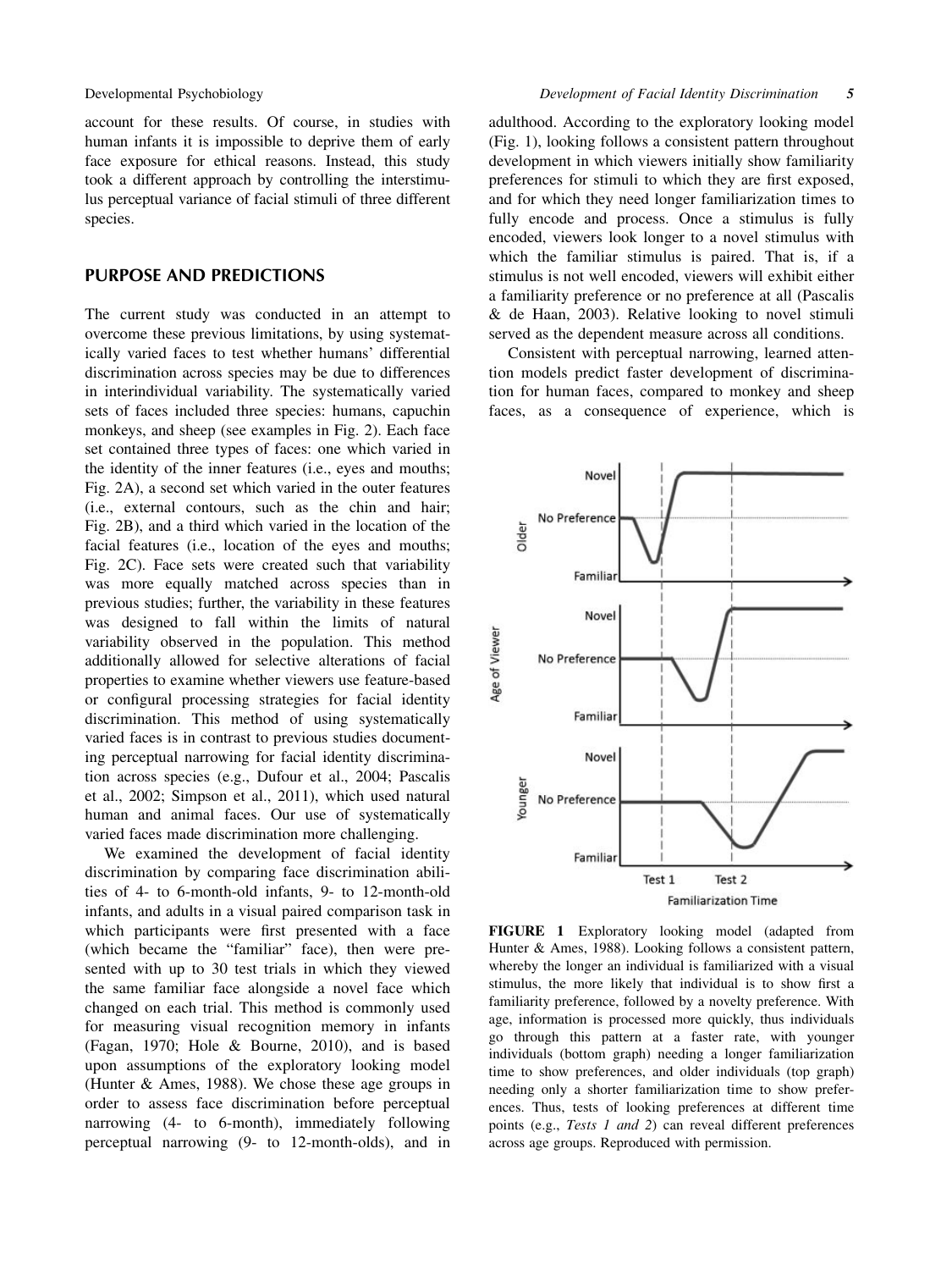

# (C) Spacing of Inner Features Manipulated



FIGURE 2 Sample face stimuli. A natural face (far left in each box) served as the familiar face, and was used to create three new face sets, which varied in: (A) inner facial features (eyes, mouth), (B) the outer facial features (contour, hair), and (C) the spacing among the inner features.

typically greater with one's own species relative to other species. The learned attention models additionally predict that improvements in discrimination occur through various mechanisms, including attention weighting—increased attention to important dimensions relative to unimportant dimensions—and imprinting increased sensitivity or specialization for stimuli or parts of stimuli (Goldstone, 1998). That is, there should be an improvement in face discrimination for human faces, and species that share important features with human faces (e.g., other primates), from 4 to 6 months to 9 to 12 months, then additionally from 9 to 12 months into adulthood. These models also predict that, with age, there will be an increase in the number of facial properties that can be used for discrimination, a mechanism known as unitization (Goldstone, 1998). It is noteworthy that while the perceptual narrowing perspective predicts that with age there will be improvements in human face discrimination, but little or no improvements in animal face discrimination, the learned attention model predicts there will be improvements in both human and animal face discrimination, particularly for animals that share face properties with humans, such as other primates.

### METHODS

#### **Participants**

The participants were 77 healthy 4- to 6-month-olds (age range: 121–192 days; 34 females; 70% Caucasian), 66 healthy 9- to 12-month-olds (age range: 280–364 days; 27 females;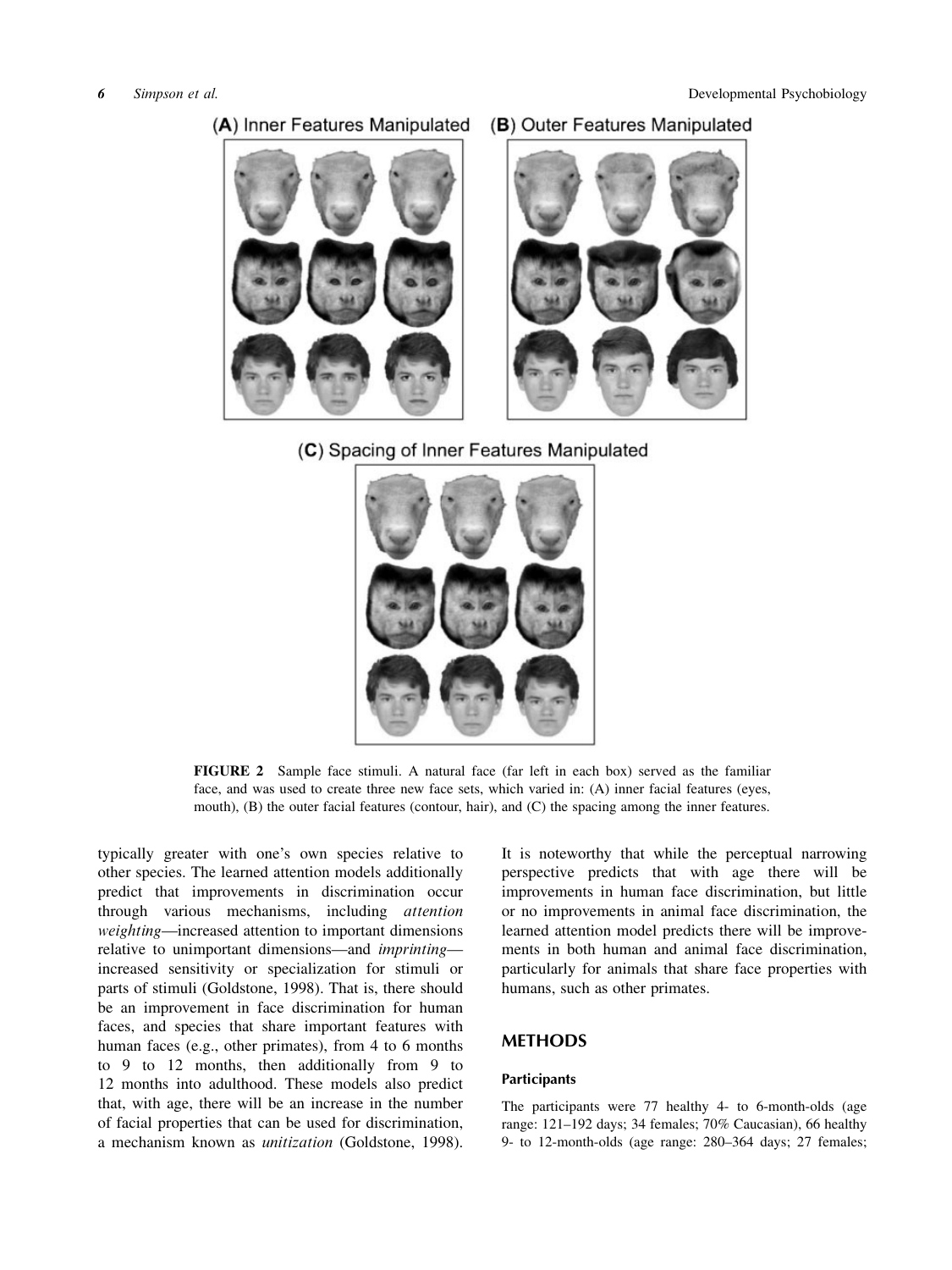85% Caucasian), and 73 healthy adults (age range: 17–60 years; 64 females; 72% Caucasian). Names were obtained from newspaper birth notices, followed by telephone recruitment. We recruited adults through the research participant pool of a large southern university. These sample sizes do not include 4 to 6-month-olds  $(n = 4)$ , 9- to 12-month-olds  $(n = 3)$ , and adults  $(n = 3)$ , excluded due to equipment malfunction or experimenter error, 4- to 6-month-olds  $(n=5)$ , and 9- to 12-month-olds  $(n = 2)$  excluded due to fussiness or inattention, 4- to 6-montholds  $(n = 2)$  excluded due to side bias (looked to one side >80%; e.g., Fisher-Thompson & Peterson, 2004), and adults  $(n = 4)$  excluded for not following directions.

#### Apparatus

Testing took place within a darkened and quiet room. Infants sat in an infant seat or their parent's lap. All participants sat 60 cm from the presentation screen (43 by 58 cm). The stimuli were presented using rear projection on an InFocus projector (model LT755; Portland, OR). Each session was recorded using two Panasonic VHS cameras (model AG-188-Proline; Secaucus, NJ). One camera recorded the participant and the other recorded the stimulus being presented on the screen. A Videonics Digital Video Mixer (model MX-1; Campbell, CA) combined these videos. Scoring of look locations was done offline using the Noldus Observer XT; Asheville, NC. We presented visual stimuli using Inquisit software by Millisecond [\(www.millisecond.com](http://www.millisecond.com/)), version 2.0.61004.7.

#### Stimuli

Natural Face Stimuli of Different Species Do Not Vary Equally. The goal of this study was to create systematically varied faces that were closely matched in the variability of their properties. To this end, we first gathered 90 natural face photos: 30 male human faces, 30 male capuchin monkey (Cebus apella spp.) faces, and 30 female sheep (Ovis aries) faces. Of the 30 human faces, 16 were from the NimStim Face Stimulus Set (Tottenham et al., 2009), and 14 were from the Japanese and Caucasian Neutral Faces Set (Matsumoto & Ekman, 1988). Given that differences have been found in identity discrimination among familiar and unfamiliar races (Hayden, Bhatt, Joseph, & Tanaka, 2007; Kelly et al., 2007), ages (e.g., Kuefner, Cassia, Picozzi, & Brocolo, 2008), and between male and female faces (Ramsey, Langlois, & Marti, 2006), these factors were kept uniform by using all Caucasian male faces. Twenty monkey photos were used from the Living Links, Yerkes National Primate Research Center and Emory University, three from Yo Morimoto, Kyoto University, and seven from the University of Georgia (Simpson, 2008). Keith Kendrick provided 30 sheep photos (Kendrick, da Costa, Leigh, Hinton, & Peirce, 2001). The human face photos all had neutral expressions, as rated by adult observers (Matsumoto & Ekman, 1988; Tottenham et al., 2009). Expressions were rated as neutral for both monkeys (Simpson, 2008) and sheep (Reefmann, Kaszàs, Wechsler, & Gygax, 2009).

Next, we selected 18 properties of faces that are known to influence discrimination (e.g., Sadr, Jarudi, & Sinha, 2003; Schwarzer et al., 2007); these properties were measured in our 90 natural faces using Adobe Photoshop (further details about how variation of facial features was measured can be found in Tab. 1). We found that the properties of the faces (e.g., distance between the eyes) did not vary equally across species, consistent with evolutionary models of individual differences in appearance (for a review see Tibbetts & Dale, 2007). To determine whether the natural faces of one species were overall more variable than another, we conducted a oneway ANOVA on the 18 coefficients of variation—indices of how much each face property varies within each species which revealed none of the species overall varied more than the others,  $F(2, 48) = 1.48$ ,  $p = .24$ . However, this is not to say that the species did not differ in their variability of particular facial features, so we examined that next. An examination of the frequency at which each species was the most variable revealed more variability in the monkeys, compared to the humans and sheep, for a larger number of the facial properties, compared to the number of times that the human or sheep varied more than the monkeys.

Creation of Systematically Varied Faces. Given that these natural faces varied to different degrees, the next step was to create artificial face sets from these natural faces that were more closely matched on their variability across species. One face was selected from each species based on pilot study data that indicated the individual was average in attractiveness and distinctiveness (see Tab. 1). That photo was used to create sets of systematically varied faces using the 90 face photos selected (samples in Fig. 2), and served as the familiar face for that species. We prepared photos using Adobe Photoshop in a manner similar to previous systematically varied faces studies. Following the recommendations of Taschereau-Dumouchel et al. (2010), manipulations of interattribute distances fell within the natural variability of the population (Fig. 2B). To this end, we considered the sampling of interattribute distances from real-world distributions (see Tab. 1), and distance manipulations did not exceed one standard deviation from the mean for the height of the eyes and mouth and two standard deviations from the mean for the distance between the eyes (Mondloch, Le Grand, & Maurer, 2002; Taschereau-Dumouchel et al., 2010).

For the inner feature identity manipulation, the identity of the eyes, eyebrows, and mouth were manipulated (Fig. 2A). We kept the size of the facial features (eyes and mouth) constant to ensure that the distances among the features were as equal as possible. For the outer feature manipulations, the facial features (i.e., eyes, eyebrows, nose, and mouth) were consistent, but the outer features (hair, jaw line) were from different individuals (Fig. 2B). For the configuration manipulation, the height of the eyes and distance between the eyes were manipulated, as was the height of the mouth (Fig. 2C).

To measure the variability of our systematically varied face stimuli, we used a computation simulation method (Martin-Malivel & Okada, 2007; Okada et al., 1998), a neuroscientifically-plausible model of face perception by humans (Biederman & Kalocsai, 1997). This involved computing similarity coefficients for pairs of pictures within each species and face manipulation set, and then comparing the variability of those sets across each species-pair (human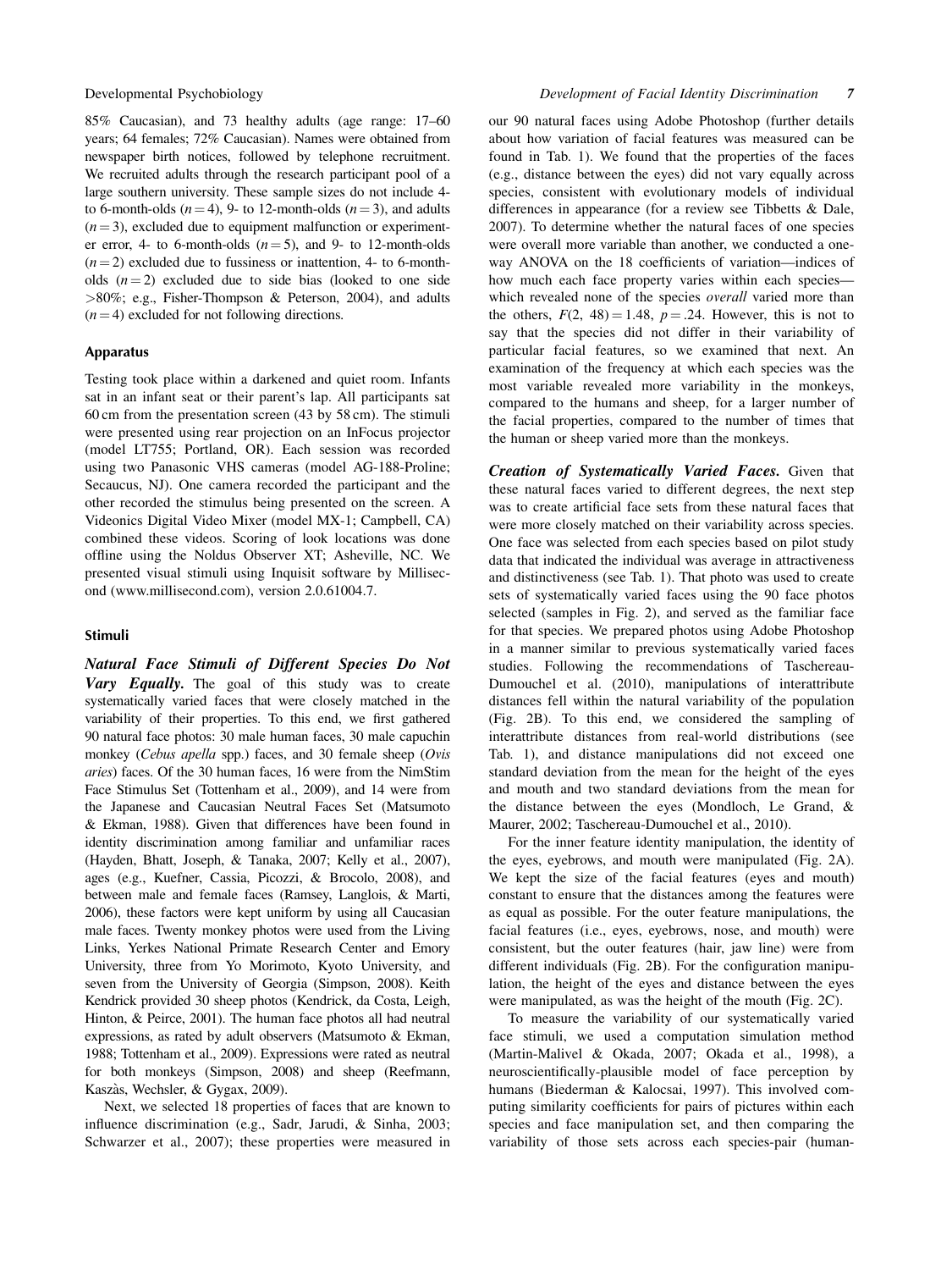monkey, human-sheep, monkey-sheep), as described in Table 2. Similarity coefficients were computed by placing a rectangular grid representing a regular lattice with  $10 \times 10$ nodes on both photos; the model then computed local descriptors (Gabor jets) at each of the 100 corresponding nodes. One image was used as a reference, and the grid was translated on the second image, looking for the best match location. The average of local similarities computed for corresponding Gabor jets at the best match was used as a similarity coefficient between the images (see Okada et al., 1998 for details). We computed nine sets of similarity coefficients to compare each novel to the familiar face with which it was paired: 3 species  $\times$  3 face manipulations (Tab. 2). The average similarity coefficients indicate strong correlations (from  $+0.9826$  to  $+0.9958$ ) for all species among inner feature manipulations and feature spacing manipulations, but somewhat weaker correlations (from  $+0.8257$  to  $+0.8849$ ) among outer feature manipulations, reflecting higher amounts of variability in the outer feature manipulation stimulus set, as expected. Levene's Tests for Equality of Variance among the novel-familiar faces revealed equal variability among all species pairs for the inner feature manipulation set of faces, but in the outer feature manipulation set the monkey faces were more variable than the human faces  $(p = .017)$ , and in the spacing manipulation set the sheep faces were less variable than either the human or monkey faces ( $ps < .001$ ). No other species differences in variability were found  $(p_s > .10)$ . This indicates that the monkey faces with manipulated outer features may have been easier to discriminate compared to the human faces with manipulated outer features, though neither differed from the sheep faces. The sheep faces with the feature spacing manipulation were less variable than either the human or monkey faces due to the fact that the sheep faces have smaller facial features (eyes and mouths), so even though the features were moved the same distances, the move in the sheep produced less overall change to the faces. However, to keep the faces within the parameters of natural variability, the

size of the sheep facial features was not increased. These details are discussed further in the Discussion Section.

All photos were presented on white backgrounds and had a height of 400 pixels and a width of 298–304 pixels (approximately 20˚ by 10˚ on the presentation screen). All participants viewed the faces at a distance of 60 cm. Prior to each trial, all participants viewed dynamic centering stimuli (e.g., cartoon characters) that were  $12^{\circ}$  by  $12^{\circ}$  on the presentation screen, and lasted 1,500 ms.

#### Procedure

First, all procedures were explained to the participants (i.e., adult participants or the infants' parents), and we obtained informed consent. Each participant was randomly assigned to one of three conditions—human, monkey, or sheep—each containing a different set of 30 faces: 10 faces with the spacing systematically manipulated, 10 faces with features (i.e., eyes and mouths) systematically manipulated, and 10 faces with outer features systematically manipulated. We presented stimuli using a visual paired comparison task (Fagan, 1970). Adults were instructed to keep their eyes on the screen and view the pictures like they were watching television. Parents were instructed to focus on an "X" taped just above the screen, to ensure their gaze did not bias their infants; all parents complied with this request. Participants were familiarized with a face through the continuous familiarization technique (Fantz, 1964; Rose, Feldman, & Jankowski, 2002; Rose, Futterweit, & Jankowski, 1999), in which two identical faces were shown, side-by-side, until the participant accumulated 20 s of looking to one or both faces (Fig. 3). One natural face served as the familiar face, so all participants assigned to a given species were familiarized with the same face. This familiar face was the one used to create the systematically varied versions (the novel faces), so the novel and familiar faces differed in only one systematically varied property at a time. Next, participants viewed up to 30 paired comparison

|  |  |  | Table 2. Computational Image Similarity Measure of Face Photos to Test for Equality of Variance |
|--|--|--|-------------------------------------------------------------------------------------------------|
|--|--|--|-------------------------------------------------------------------------------------------------|

|                |                  | Novel Versus Familiar Faces |               |                     |                 |  |  |  |  |  |  |  |
|----------------|------------------|-----------------------------|---------------|---------------------|-----------------|--|--|--|--|--|--|--|
|                |                  | Similarity Coefficient      | Levene's Test |                     |                 |  |  |  |  |  |  |  |
|                | $\boldsymbol{n}$ | $\boldsymbol{M}$            | SD            | $p_{\text{monkey}}$ | $p_{\rm sheep}$ |  |  |  |  |  |  |  |
| Inner features |                  |                             |               |                     |                 |  |  |  |  |  |  |  |
| Human          | 10               | .9923                       | .0021         | .221                | .573            |  |  |  |  |  |  |  |
| Monkey         | 10               | .9859                       | .0032         |                     | .378            |  |  |  |  |  |  |  |
| Sheep          | 10               | .9958                       | .0022         |                     |                 |  |  |  |  |  |  |  |
| Outer features |                  |                             |               |                     |                 |  |  |  |  |  |  |  |
| Human          | 10               | .8672                       | .0185         | .017                | .376            |  |  |  |  |  |  |  |
| Monkey         | 10               | .8373                       | .0359         |                     | .110            |  |  |  |  |  |  |  |
| Sheep          | 10               | .8849                       | .0243         |                     |                 |  |  |  |  |  |  |  |
| Spacing        |                  |                             |               |                     |                 |  |  |  |  |  |  |  |
| Human          | 10               | .9852                       | .0073         | .123                | < .001          |  |  |  |  |  |  |  |
| Monkey         | 10               | .9872                       | .0085         |                     | < .001          |  |  |  |  |  |  |  |
| Sheep          | 10               | .9926                       | .0039         |                     |                 |  |  |  |  |  |  |  |

Note: Similarity coefficients were computed for each novel and familiar face pair, within each face manipulation type and species.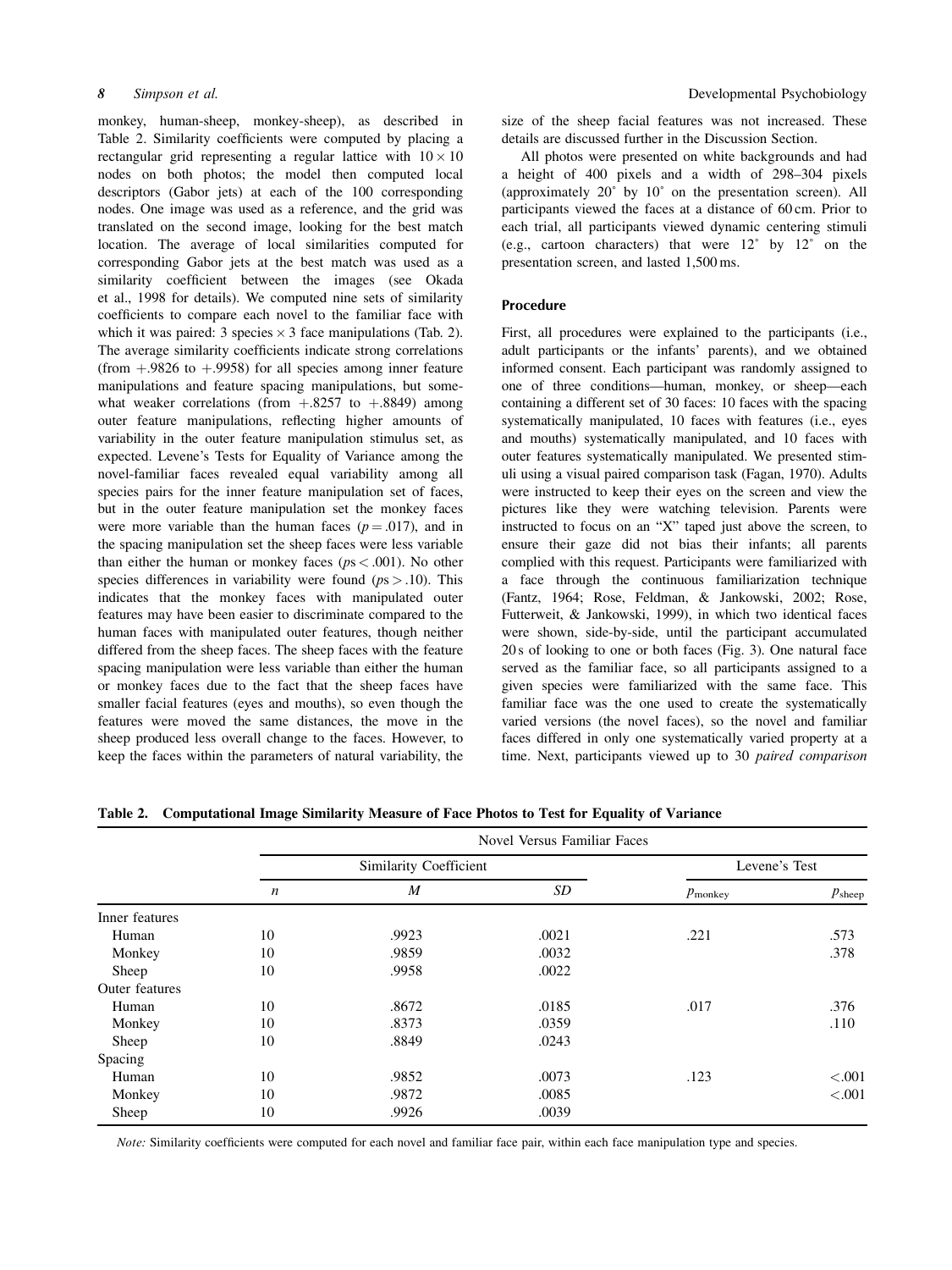

FIGURE 3 Sample presentation sequence. Participants were first familiarized with a face (familiarization), for 20 s, then viewed a novel and familiar face on up to 30 subsequent test trials (paired comparison), each lasting 4 s. In the example shown here, the inner facial features (eyes and mouth) changed for one face in each test trial.

test trials, consisting of pairs of faces: one was the same as that shown in the familiarization (i.e., familiar face) and one was novel. In keeping with other researchers (e.g., Rose et al., 2002), we used 30 test trials to examine the emergence and the durability of looking preferences. Additionally, looking preferences are known to change over the course of numerous test trials in adults (Park, Shimojo, & Shimojo, 2010) and infants (Hunter & Ames, 1988; Rose et al., 2002), so this method allowed for testing of these changes. The novel face appeared on the left and right with equal probability. Infants saw the same number of each type of systematically varied face due to random presentation of one of each type in the first three test trials, followed by one of each type in trials 4 through 6, and so on. Looking was measured in real-time to ensure each participant had a 20 s total cumulative looking to the faces for the familiarization, and 4 s of cumulative looking to the faces in the 30 paired comparison trials. Faces remained on the screen until a cumulative looking time of 4 s was established, and between each trial there was a 500 ms inter-trial interval. The frequencies and durations of looks towards and away from the novel and familiar faces were later coded off-line for analysis. Testing continued until all 30 trials were completed, or until the participant (or parent) wished to end the experiment. In total, the experiment took less than 15 min.

#### Coding Training and Reliability

Eye movements were coded off-line frame-by-frame (33 ms resolution) by a blind observer from video using the Observer XT. In 20% of sessions, randomly selected samples were chosen from each age group and interobserver reliability was assessed between an anchor observer and one additional observer. Cohen's Kappa for the frequency of each look location (e.g., left picture, right picture, or away) was  $\kappa = .89$ .

#### RESULTS

#### Preliminary Analyses

We conducted a  $3 \times 3 \times 3$  mixed-design analysis of variance (ANOVA) on the number of trials completed, with the between subjects factors of age and species and the within subjects factor of face manipulation type. The number of trials completed varied with age,  $F(2, 88) = 26.09$ ,  $p < .001$ . Not surprisingly, adults completed more trials than the infants: 4- to 6-montholds completed an average of 17 test trials  $(SD = 9.3)$ , 9- to 12-month-olds completed an average of 20 test trials  $(SD = 8.8)$ , and all adults completed 30 test trials  $(SD = 0)$ . The number of trials completed did not vary across species  $(F(2, 88) = .391, p = .677)$ , or face manipulation type  $(F(2, 176) = 1.41, p = .246)$ , nor were there any significant interactions ( $ps > .10$ ), confirming that the number of trials was distributed roughly equally across species and face manipulation types for each age group. A preliminary analysis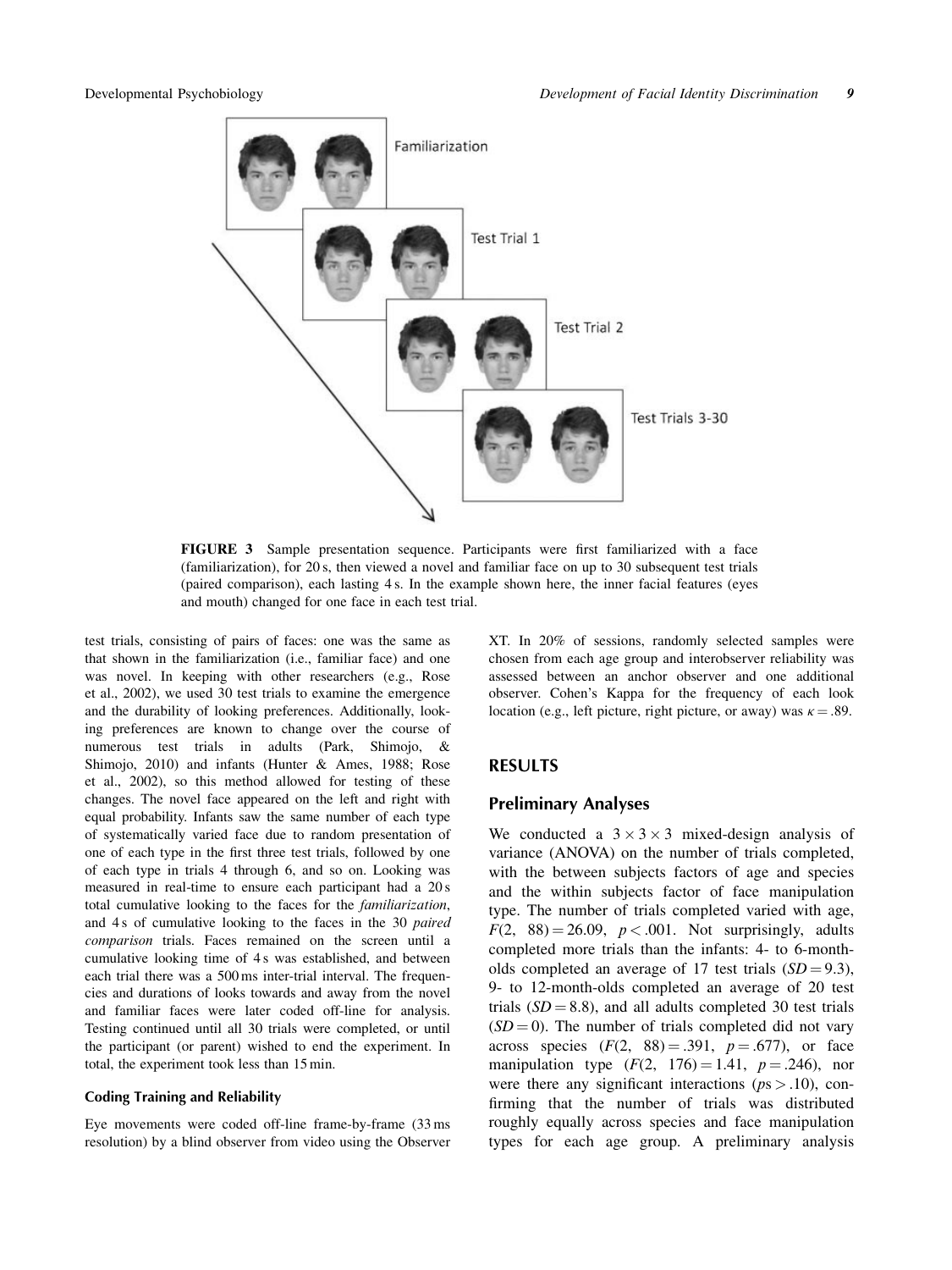revealed no ethnicity differences, $<sup>1</sup>$  no differences based</sup> on gestational age at birth, and no effect of the side of the novel face (e.g., no side preferences). A one-way ANOVA confirmed that (as expected) there were no differences in the total looking time during the familiarization among the three age groups  $(M = 21.83)$ s,  $SD = 5.00$ ,  $F(2, 213) = .28$ ,  $p = .76$ . In the results that follow, the proportion of time looking to the novel face is calculated by dividing the time looking to the novel face by the total time looking at both faces. Proportion of time was used as the dependent measure in order to examine the participant's relative interest in the novel face in relation to the interest in the familiar face. All a priori one-sample and paired-samples  $t$  tests are two-tailed and include least significant difference (LSD) adjustments for multiple comparisons. For all independent samples post hoc  $t$  tests, follow-up comparisons were conducted using Tukey HSD (honestly significantly different) corrections.

### Did the Proportion of Time Looking to Novel Faces Vary From Chance?

We averaged look durations across all test trials and analyzed each age, species, and face manipulation type with one-sample  $t$  tests to determine if the proportion of time looking to the novel face differed from chance (.50; Fig. 4 and Tab. 3). Four- to six-month-olds spent a greater proportion of time looking to the novel faces, compared to the familiar faces, for the faces of monkeys that varied in their outer features,  $p = .021$ , but had no other looking preferences,  $ps > .05$ , indicating 4- to 6-month-olds were rather poor at discriminating systematically varied faces, as only one face type elicited a significant novelty preference. To determine whether the 4- to 6-month-olds performed better in early trials within the test session, we additionally examined only the first three test trials and only the first six test trials (as each contained an equal number of each face manipulation), and carried out one-sample t tests on the proportion of time looking at the novel face. This revealed only one significant difference: in the first three test trials the 4- to 6-month-olds, much like the 9- to 12-month-olds, demonstrated a familiarity preference for sheep faces that varied in their feature spacing (proportion of time looking at the novel face:

 $M = .31$ ,  $SD = .26$ ),  $p = .011$ , but there were no other differences from chance looking,  $ps > .05$ .

Nine- to twelve-month-olds, in contrast, had novelty preferences for human inner feature manipulations  $(p = .045)$ , human outer feature manipulations  $(p = .045)$ , monkey inner feature manipulations  $(p = .038)$ , and monkey outer facial manipulations ( $p < .001$ ). Nine- to twelve-month-olds also exhibited familiarity preferences for sheep faces that varied in the spacing among inner facial features ( $p = .025$ ). Older infants had no other looking preferences that differed from chance  $(ps > .05)$ . We also examined whether the 9- to 12-month-olds performed better in early trials within the test session, by examining only the first three test trials and only the first six test trials, and carried out one-sample  $t$  tests on the proportion of time looking at the novel face, but there were no additional significant differences beyond those already reported. Thus, 9- to 12-month-olds discriminated primate faces using inner and outer features, but discriminated sheep faces only using the spacing among features.

Adults spent a longer proportion of time looking at the novel faces for all species, for the outer features manipulation ( $ps < .001$ ) and feature manipulation ( $ps$ < .001). For the spacing manipulation, adults had a novelty preference for the humans  $(p < .001)$  and monkeys ( $p = .002$ ), but not sheep ( $p = .75$ ). An examination of only the first three or first six test trials revealed no additional significant difference beyond those already reported. This result indicates that adults discriminate primate faces that vary in any one of the three facial properties (i.e., outer features, inner features, or spacing among features), but only inner and outer features were used to discriminate sheep faces.

# Did the Proportion of Time Looking to Novel Faces Vary Across Age, Species, and Manipulation?

Next, we conducted a  $3 \times 3 \times 2 \times 3$  mixed-design ANOVA to examine whether the proportion of time looking to the novel face varied as a function of the between-subjects factors age (4- to 6-month-olds, 9- to 12-month-olds, adults), species (human, monkey, sheep), and sex of participant (male, female), and the withinsubjects factor of face manipulation type (outer features, inner features, spacing among inner features). We found main effects of age, species, and face manipulation (Tab. 4). There were also two interactions: face manipulation type  $\times$  species,  $F(4, 364) = 2.43$ ,  $p = .047$ ,  $n^2 = .026$ , and age  $\times$  species,  $F(4, 182) = 3.28$ ,  $p = .013$ ,  $\eta^2 = .07$ . There were no other main effects or interactions,  $ps > .05$ .

We first examined the face manipulation type  $\times$ species interaction by conducting one-way ANOVAs

<sup>&</sup>lt;sup>1</sup>The majority of the population in the county and the state is Caucasian (69% and 66%, respectively; Georgia County Guide, 2009); therefore, it was assumed that participants would be familiar with Caucasian faces. Results were the same whether we included all infants or only Caucasian infants, so we chose to include all infants.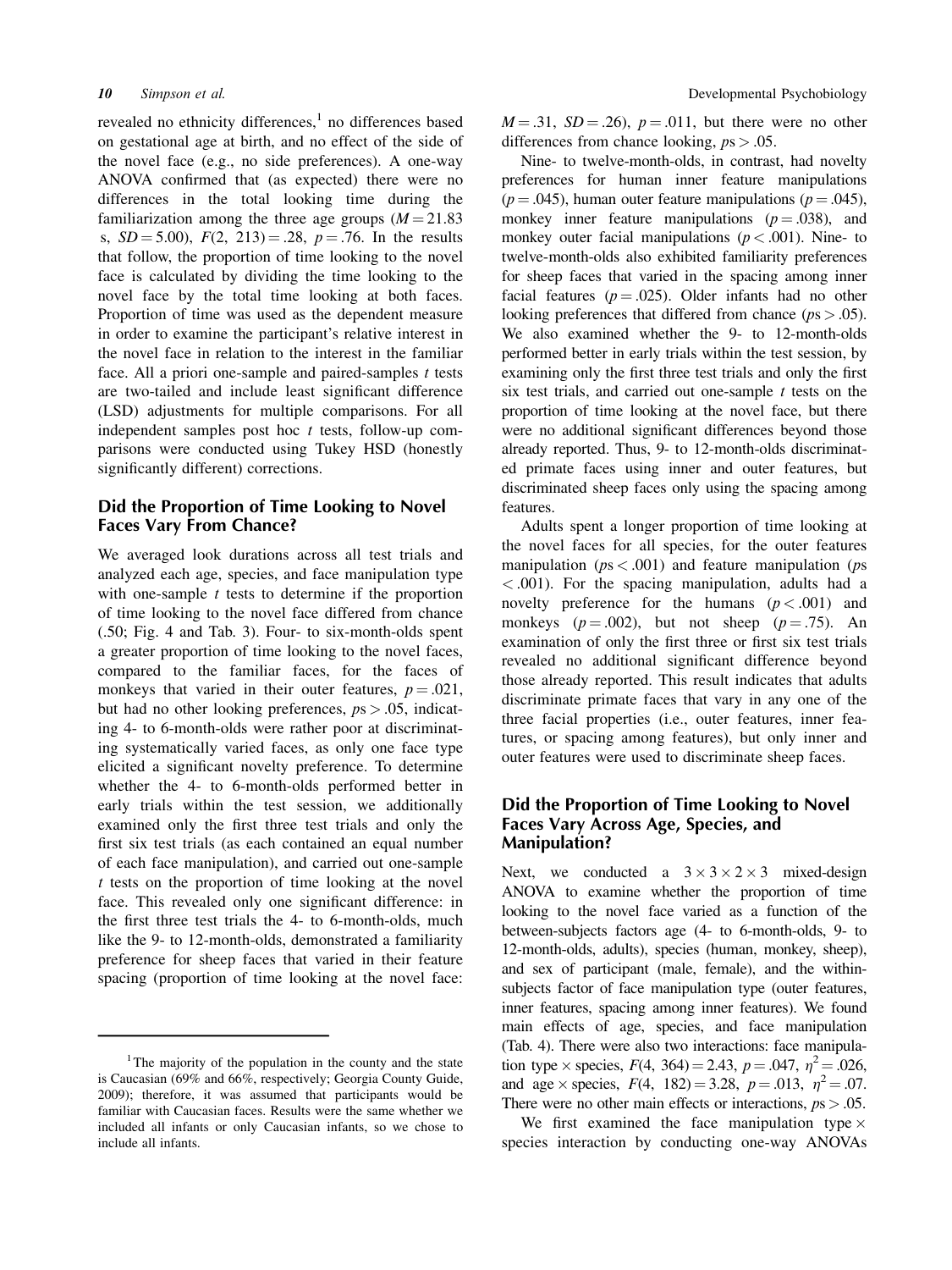

FIGURE 4 Novelty preference varied across age, face manipulation type, and species. Mean proportion of time looking to the novel face, out of the total time looking to the faces, for the three face manipulation types (inner features, outer features, and spacing of features). Error bars represent one-sample t tests, to determine which conditions differed from chance (.50), at  $p < .05$ (for exact  $p$  values see Tab. 3). Chance looking indicated by dashed line.

for each face manipulation type to see if there was a main effect of species. Within the inner feature manipulation, there was a main effect of species,  $F(2, 209) = 6.10$ ,  $p = .003$ ,  $\eta^2 = .05$ , and independent samples t tests revealed a greater proportion of time looking to the novel faces of humans  $(M = .579, SD = .145)$  and monkeys  $(M = .591, SD = .123)$ , compared to sheep  $(M = .520,$  $SD = .106$ ,  $p = .021$  and  $p = .004$ , respectively. For the outer feature manipulation there was also a main effect of species,  $F(2, 209) = 11.37$ ,  $p < .001$ ,  $\eta^2 = .10$ , in which participants spent a greater proportion of time looking to the novel faces of humans  $(M = .577, SD$  $=$  .142) and monkeys ( $M = .625$ ,  $SD = .143$ ) compared to sheep  $(M = .513, SD = .129)$ ,  $p = .020$  and  $p < .001$ , respectively. For the spacing manipulation, there was no main effect of species,  $F(2, 208) = 2.11$ ,  $p = .124$ .

Table 3. Novelty Preferences Varied Across Age, Species, and Face Manipulation Types

|                | 4- to 6-month-olds |      |     |                  |                  |     | 9- to 12-month-olds |      |    |                  |                  | Adults |                  |      |    |                  |                  |      |
|----------------|--------------------|------|-----|------------------|------------------|-----|---------------------|------|----|------------------|------------------|--------|------------------|------|----|------------------|------------------|------|
|                | M                  | SD.  | df  | $\boldsymbol{t}$ | $\boldsymbol{p}$ | d   | $\boldsymbol{M}$    | SD   | df | $\boldsymbol{t}$ | $\boldsymbol{p}$ | d      | $\boldsymbol{M}$ | SD   | df | $\boldsymbol{t}$ | $\boldsymbol{p}$ | d    |
| Inner features |                    |      |     |                  |                  |     |                     |      |    |                  |                  |        |                  |      |    |                  |                  |      |
| Human          | 51.9               | 16.8 | 23  | .54              | .591             |     | 54.3                | 9.8  | 22 | 2.13             | .045             | .44    | 67.8             | 11.4 | 22 | 7.51             | < 0.001          | 1.57 |
| Monkey         | 54.7               | 15.0 | 24  | 1.56             | .133             |     | 54.7                | 14.1 | 19 | 2.23             | .038             | .50    | 66.8             | 10.0 | 25 | 8.60             | $-.001$          | 1.69 |
| Sheep          | 48.3               | 13.5 | 23  | .62              | .544             |     | 50.8                | 9.6  | 22 | .41              | .683             |        | 56.9             | 6.2  | 23 | 5.46             | $-.001$          | 1.11 |
| Outer features |                    |      |     |                  |                  |     |                     |      |    |                  |                  |        |                  |      |    |                  |                  |      |
| Human          | 49.1               | 12.2 | 23  | .37              | .706             |     | 55.8                | 13.1 | 22 | 2.13             | .045             | .44    | 68.6             | 10.5 | 22 | 8.48             | $-.001$          | 1.77 |
| Monkey         | 58.3               | 16.4 | 23  | 2.47             | .021             | .50 | 58.1                | 8.4  | 19 | 4.34             | $-.001$          | .97    | 69.7             | 12.7 | 25 | 7.92             | $-.001$          | 1.55 |
| Sheep          | 47.8               | 14.4 | 25  | .79              | .435             |     | 47.9                | 12.4 | 21 | .79              | .441             |        | 58.4             | 10.9 | 23 | 3.76             | .001             | .77  |
| Spacing        |                    |      |     |                  |                  |     |                     |      |    |                  |                  |        |                  |      |    |                  |                  |      |
| Human          | 47.4               | 14.6 | 23  | .86              | .399             |     | 51.5                | 10.7 | 20 | .65              | .525             |        | 61.8             | 10.8 | 22 | 5.25             | $-.001$          | 1.09 |
| Monkey         | 48.8               | 17.2 | -24 | .36              | .722             |     | 47.8                | 14.1 | 19 | .71              | .486             |        | 53.7             | 5.4  | 25 | 3.48             | .002             | .68  |
| Sheep          | 52.4               | 18.3 | 25  | .66              | .518             |     | 43.7                | 12.3 | 21 | 2.41             | .025             | .51    | 50.3             | 4.8  | 23 | .32              | .751             |      |

Note: Mean proportion of time looking to the novel face out of the total time looking to both faces  $(M)$ , standard deviations  $(SD)$ , one-sample t tests to determine whether looking differed from chance (50%), and effect sizes (Cohen's d) are reported for each age group and each stimulus type (human, monkey, and sheep faces, which varied in either inner features, outer features, or spacing among inner features).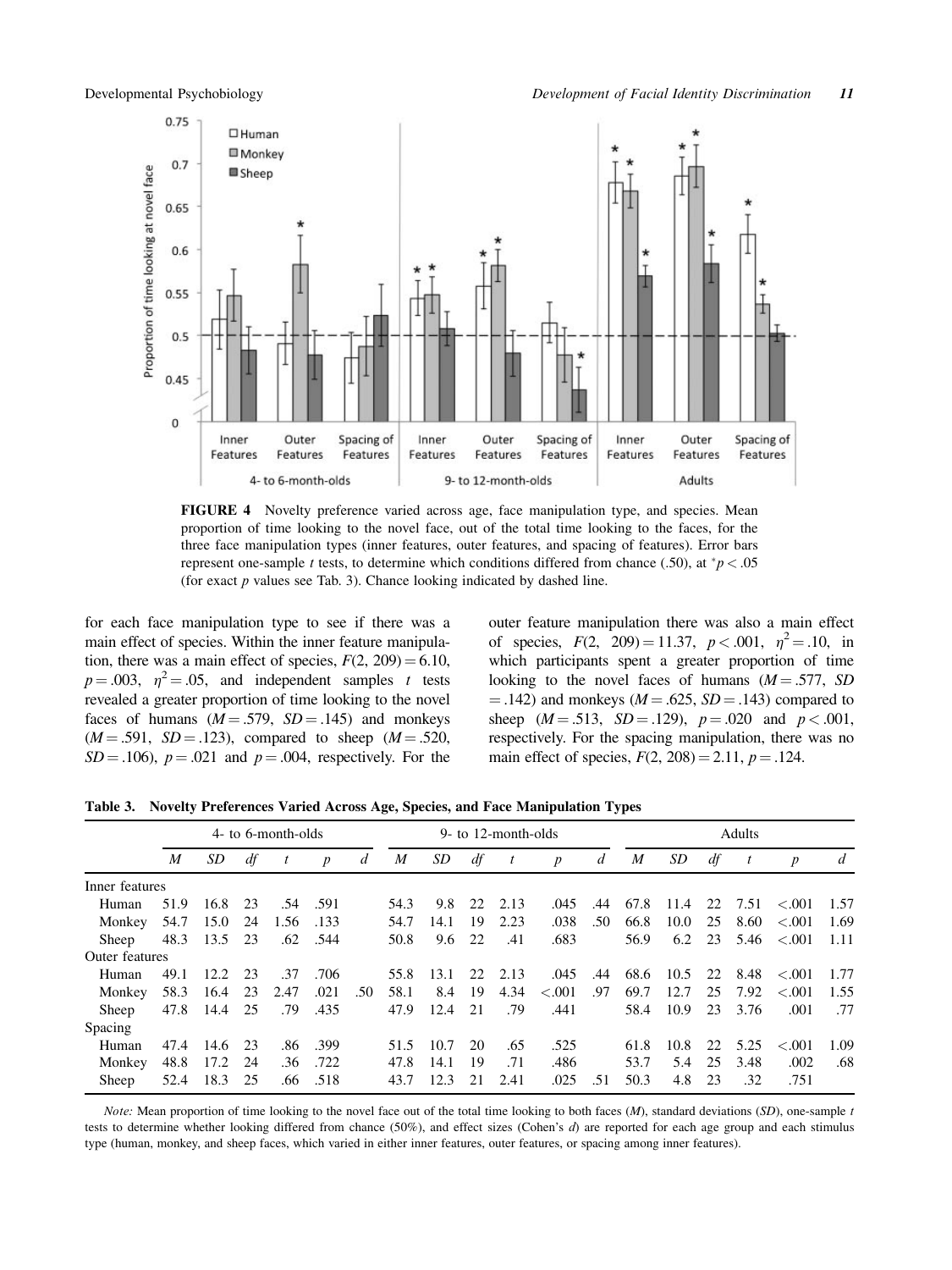|                                   |     | Between Subjects |        |       |         |                           |  |  |  |  |  |
|-----------------------------------|-----|------------------|--------|-------|---------|---------------------------|--|--|--|--|--|
| Source                            | df  | SS               | MS     |       |         | or $\eta_p^2$<br>$\eta^-$ |  |  |  |  |  |
| Age                               | ◠   | 125.65           | .30    | 17.76 | < 0.001 | .16                       |  |  |  |  |  |
| Sex                               |     | .05              | .05    | 2.78  | .097    | .02                       |  |  |  |  |  |
| Species                           |     | .35              | .18    | 10.26 | < .001  | .10                       |  |  |  |  |  |
| Age $\times$ sex                  |     | .01              | < 0.01 | .26   | .769    | < 0.01                    |  |  |  |  |  |
| Age $\times$ species              |     | .22              | .06    | 3.28  | .013    | .07                       |  |  |  |  |  |
| $Sex \times species$              |     | .03              | .02    | .91   | .406    | .01                       |  |  |  |  |  |
| Age $\times$ sex $\times$ species | 3   | .02              | .01    | .31   | .8190   | .01                       |  |  |  |  |  |
| Error 1                           | 182 | 3.10             | .02    |       |         |                           |  |  |  |  |  |

Table 4. Mixed Design Analysis of Variance Results for Look Duration to Novel Faces

|                                                         | Within Subjects |      |        |                  |                  |                           |  |  |  |  |  |
|---------------------------------------------------------|-----------------|------|--------|------------------|------------------|---------------------------|--|--|--|--|--|
| Source                                                  | df              | SS   | MS     | $\boldsymbol{F}$ | $\boldsymbol{p}$ | or $\eta_p^2$<br>$\eta^2$ |  |  |  |  |  |
| Manipulation                                            | 2               | .32  | .16    | 12.21            | < .001           | .06                       |  |  |  |  |  |
| Age $\times$ manipulation                               | 4               | .08  | .02    | 1.47             | .212             | .02                       |  |  |  |  |  |
| Age $\times$ sex                                        |                 |      |        |                  |                  |                           |  |  |  |  |  |
| $Sex \times manipulation$                               | $\overline{c}$  | .04  | .02    | 1.54             | .215             | .01                       |  |  |  |  |  |
| Species $\times$ manipulation                           | 4               | .13  | .03    | 2.43             | .047             | .03                       |  |  |  |  |  |
| Species $\times$ sex                                    |                 |      |        |                  |                  |                           |  |  |  |  |  |
| Age $\times$ species $\times$ manipulation              | 8               | .07  | .01    | .63              | .751             | .01                       |  |  |  |  |  |
| Age $\times$ sex $\times$ manipulation                  | 4               | .01  | < 0.01 | .21              | .932             | < 0.01                    |  |  |  |  |  |
| $Sex \times species \times manipulation$                | 4               | .02  | < 0.01 | .28              | .888             | < 01                      |  |  |  |  |  |
| Age $\times$ sex $\times$ species $\times$ manipulation | 6               | .04  | .01    | .53              | .789             | .01                       |  |  |  |  |  |
| Error 2                                                 | 364             | 4.70 | .01    |                  |                  |                           |  |  |  |  |  |

Note: Age refers to the age group (4- to 6-month-olds, 9- to 12-month-olds, or adults), Sex refers to the sex of the participant (male or female), Species refers to the species in the face photographs presented (human, monkey, or sheep), and Manipulation refers to the type of face manipulation stimulus (inner features, outer features, or spacing among inner features).

We next examined the face manipulation type  $\times$ species interaction by conducting one-way ANOVAs for each species to see if there was a main effect of face manipulation type. For human faces, there was a main effect of face manipulation type,  $F(2)$ , 134) = 2.89,  $p = .05$ ,  $\eta_p^2 = .04$ , in which participants spent a greater proportion of time looking to the novel faces with the manipulation of inner features  $(M = .581, SD = .148)$  and outer features  $(M = .577,$  $SD = .144$ ), compared to the feature spacing ( $M = .536$ ,  $SD = .135$ ,  $ps < .05$ . For monkey faces, there was a main effect of face manipulation type,  $F(2)$ , 138) = 19.35,  $p < .001$ ,  $\eta_p^2 = .22$ , in which participants spent the largest proportion of time looking to the novel faces when the manipulation was of the outer features  $(M = .625, SD = .141)$ , followed by inner features  $(M = .591, SD = .131)$ , and feature spacing  $(M = .503,$  $SD = .131$ ,  $ps < .05$ . For sheep faces, there was no main effect of face manipulation type,  $F(2)$ ,  $132$ ) = 1.82, p = .166, likely due to the fact that sheep faces were generally not discriminated.

Next, we further explored the age  $\times$  species interaction by carrying out one-way ANOVAs on each age group to see if there was a main effect of species (Fig. 5). In the 4- to 6-month-olds there was a marginal main effect of species,  $F(2, 77) = 3.04$ ,  $p = .054$ ,  $\eta^2$  = .076, whereby the proportion of time looking to the novel face was greater for the faces of monkeys  $(M = .536, SD = .090)$  compared to sheep  $(M = .484,$  $SD = .080$ ,  $p = .045$ , but neither the monkeys or sheep differed from the human faces ( $M = .502$ ,  $SD = .059$ ),  $ps > 0.10$ . There was a large main effect of species for the 9- to 12-month-olds,  $F(2, 63) = 8.16$ ,  $p = .001$ ,  $\eta^2 = .206$ , with the proportion of time looking to the novel face being greater for faces of humans  $(M = .534, SD = .051)$  and monkeys  $(M = .539, SD = .051)$ 3.09), compared to sheep  $(M = .476, SD = .064)$ ,  $p = .003$  and  $p = .002$ , respectively. Adults exhibited the same pattern as the 9- to 12-month-olds, with a large main effect of species,  $F(2, 70) = 12.14$ ,  $p = .001$ ,  $\eta^2 = .258$ , in which adults spent a greater proportion of time looking to the novel faces of humans  $(M = .660, SD = .098)$ , and monkeys  $(M = .633, SD = .098)$ .079), compared to sheep  $(M = .551, SD = .058)$ , ps  $< 0.001$ .

Finally, we followed up the age  $\times$  species interaction by carrying out one-way ANOVAs on each species to see if there was a main effect of age group. Indeed,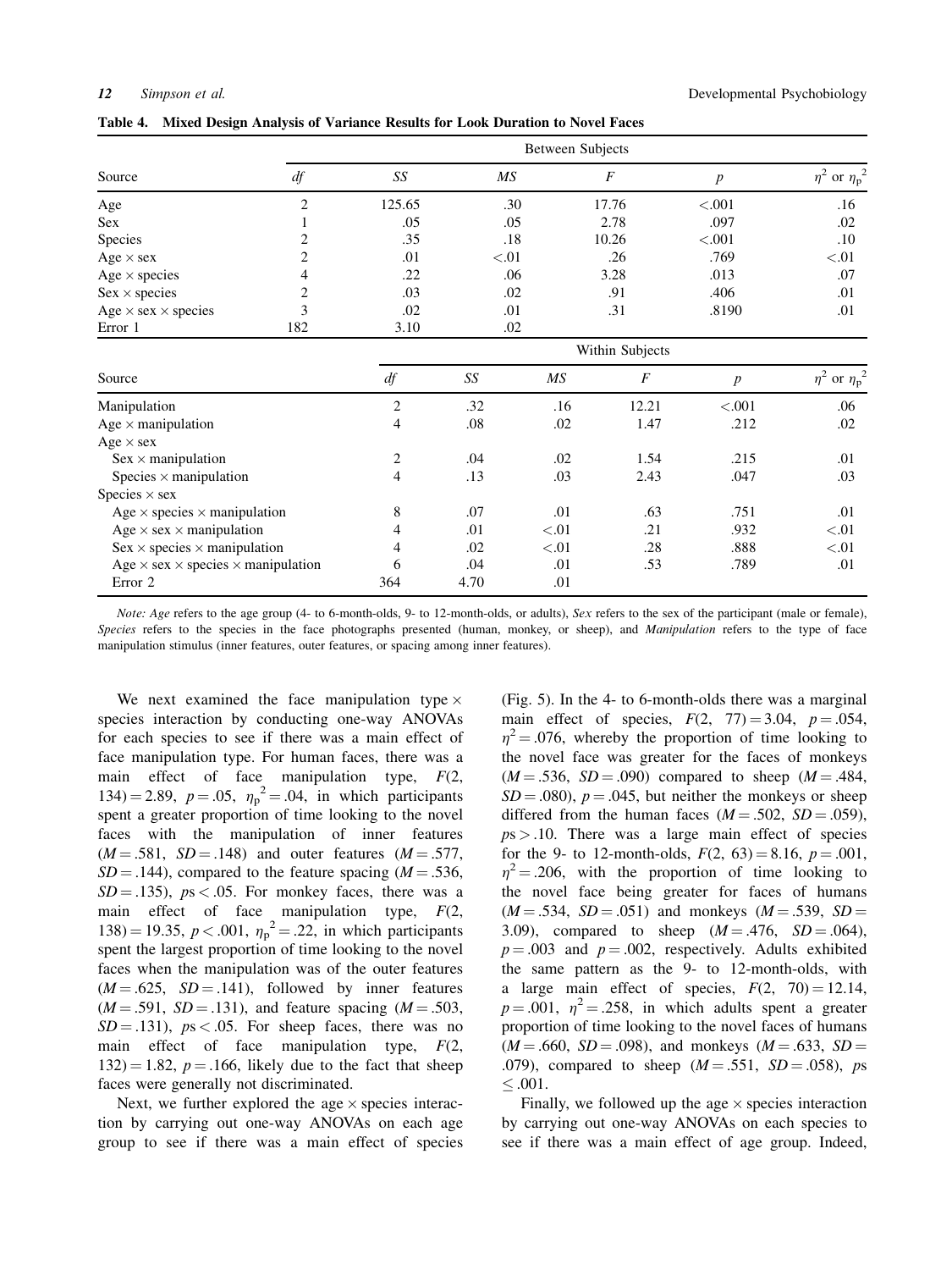

**FIGURE 5** Novelty preferences across age and species. Independent samples t tests,  $^*p = .045$ ;  $^{**}ps = .002$  (Human vs. Sheep) and  $^{**}p = .003$  (Monkey vs. Sheep);  $^{**}ps \le .001$ , Tukey HSD corrections. Error bars reflect between-subjects standard error of the mean. Chance looking indicated by dashed line.

there were large main effects of age group for each of the three species. For human faces, there was a main effect of age group,  $F(2, 67) = 31.62$ ,  $p < .001$ ,  $\eta_p^2$  $= .486$ , whereby the proportion of time looking to the novel face was greater for the adults  $(M = .660, SD)$  $(0.098)$ , than for either the 4- to 6-month-olds  $(M = .501, SD = .059)$  or the 9- to 12-month-olds  $(M = .534, SD = .051)$ ,  $ps < .001$ , but the infant groups did not differ from one another,  $p = .274$ . A main effect of age group was also found for monkey faces,  $F(2, 1)$  $(68) = 13.56, p < .001, \eta_p^2 = .285$ , with adults looking to the novel face a greater proportion of time  $(M = .634, )$  $SD = .079$ , compared to the 4- to 6-month-olds  $(M = .536, SD = .090)$  and the 9- to 12-month-olds  $(M = .539, SD = .038), ps < .001$ , but the infant groups did not differ from one another,  $p = .992$ . Finally, there was also a main effect of age group for the sheep faces,  $F(2, 72) = 8.16, p = .001, \eta_p^2 = .185$ , again with was a stronger novelty preference in the adults  $(M = .558, )$  $SD = .059$ , compared to the 4- to 6-month-olds  $(M = .484, SD = .080), p = .003,$  and the 9- to 12-month olds  $(M = .476, SD = .075)$ ,  $p = .002$ , but the infant groups did not differ from one another,  $p = .920$ . To determine whether adults were better at detecting spacing changes in the human faces, compared to the monkey faces, we conducted an independent samples  $t$  test, which revealed this was in fact the case,  $t(47) = 3.395, p = .001, d = 3.21$ . Together, these results indicate that by late infancy, infants are becoming more sensitive to primate faces, and this primate-advantage seems to last into adulthood.

# DISCUSSION

This study tested predictions of learned attention models, as they relate to the development of facial identity discrimination. In addition, this study aimed to uncover whether differences in humans' perception of natural human and animal faces are due to categorical differences (in species), or differences in interindividual variability within each species. We present three key findings of the present study: (1) with age, there is an increase in the number of facial properties discriminated; (2) an increase is observed with age in the number of species discriminated; and (3) primate faces are discriminated using different facial properties compared to nonprimate faces. Given that each age group viewed the same sets of stimuli, the first two findings of age differences are not due to differences in the variability of the face stimulus sets; however, the third finding that primate faces were discriminated using different properties than sheep faces—needs to be interpreted with caution, given that there were differences in variability across species, which we discuss below. Nonetheless, these findings indicate that learned attention models additionally contribute to understanding the development of facial discrimination, providing not only a description of what species' faces are best discriminated, but also providing insight into how this differential discrimination emerges developmentally. Specifically, we found that with age an increasing number of facial features could be used for face discrimination, which we discuss next.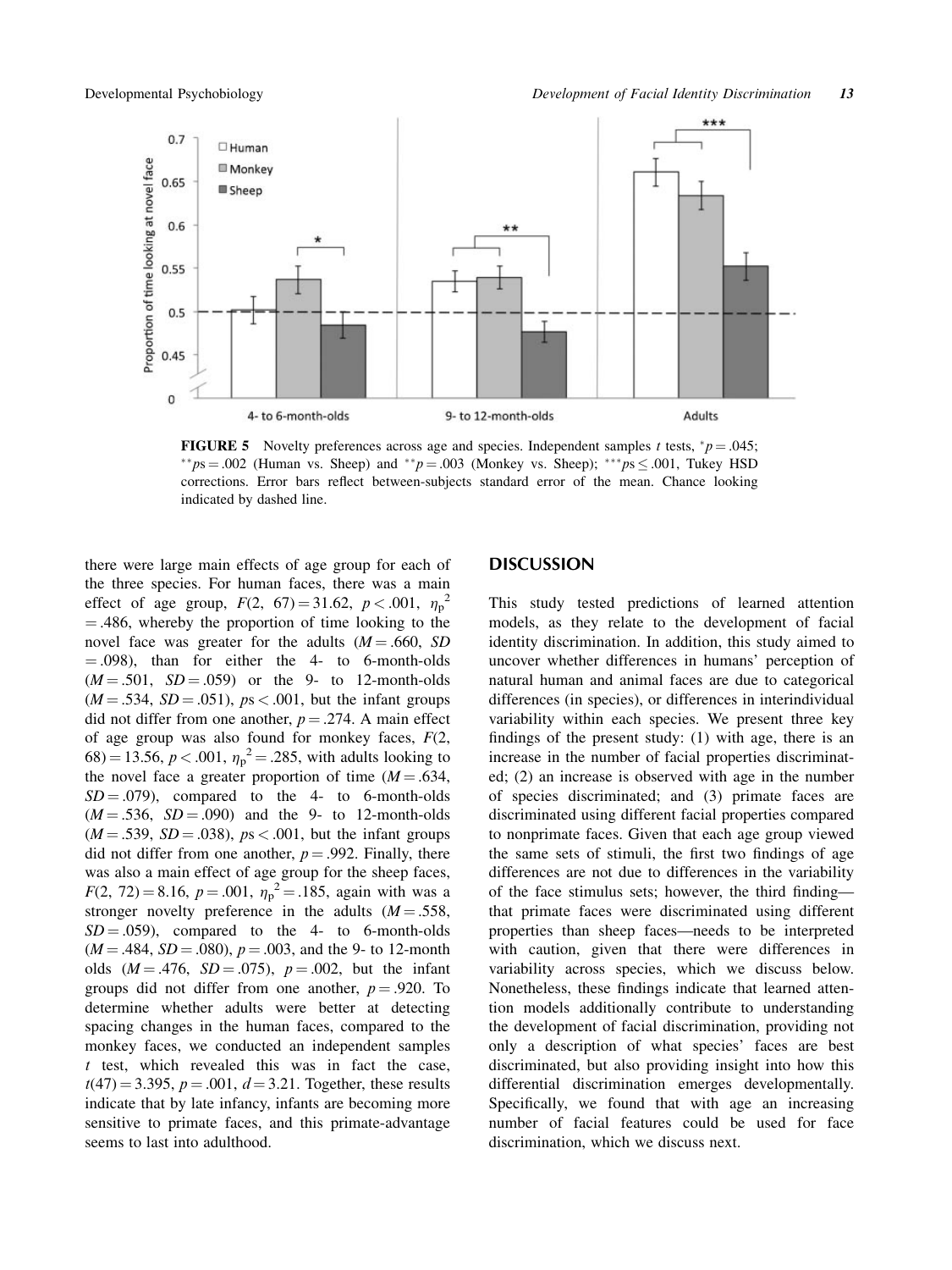# The Number of Facial Properties Viewers Can Use for Discrimination Increases With Age

The proportion of time looking to the novel face during the test trials varied across age, species, and face manipulation types (Fig. 2). Four- to six-month-olds only discriminated the monkey faces that varied in their outer features and sheep faces that varied in feature spacing (the later found only when examining just the first three test trials). Nine- to twelve-month-olds only discriminated human and monkey faces that varied in either their inner features or outer features, and sheep faces that varied in the spacing among features. Adults discriminated all face manipulation types. These findings are consistent with learned attention models, which predict increased sensitivity or specialization for stimuli or parts of stimuli, with age (i.e., imprinting; Goldstone, 1998). Similarly, it has been found that 7 month-olds demonstrate face novelty preferences when there are small physical differences between faces, while 4-month-olds require larger differences between faces for discrimination (Humphreys & Johnson, 2007). These findings are also congruent with human face perception work, which suggests configural processing—defined as the discrimination of alterations in the spacing among facial features—is relatively poor in children (e.g., Mondloch, Dobson, Parsons, & Maurer, 2004), but is established in adults.

# Number of Species Discriminated Increases With Age

The present finding that there are improvements in human face discrimination with age, which were relatively larger than improvements in monkey or sheep faces with age, is consistent with perceptual narrowing. However, we also found that 4- to 6-month-olds showed no evidence of discriminating human faces which varied in only one carefully controlled perceptual property at a time, and only showed evidence of discriminating monkey faces varying in outer features (which were more variable than the human faces, and therefore, may have made them easier to discriminate) and sheep faces varying in feature spacing. This failure to find evidence of discrimination may be because younger infants rely on multiple facial properties for discrimination. In adults, face discrimination is better when more than one face property varies concurrently (e.g., Tanaka & Sengco, 1997); the current results suggest the same may be true for infants, though this needs to be systematically tested (e.g., varying one or more face properties at a time). It is also possible that 4- to 6-month-olds may have had more difficulty discriminating the systematically varied faces due to other aspects of their visual system that improve from

6 to 9 months, such as their visual acuity (Dobson & Teller, 1978) or contrast sensitivity (Peterzell, Werner, & Kaplan, 1995). In addition, infants of this age, on average, have more experience with and prefer female faces (Quinn, Yahr, Kuhn, Slater, & Pascalis, 2001; Ramsey-Rennels & Langlois, 2006) whereas only male faces were used in the present study. This may explain why this study did not replicate findings that young infants discriminate faces varying in outer contours (e.g., Cashon & Cohen, 2004; Turati et al., 2006). Another possibility is that 4- to 6-month-olds are capable of discriminating some (or all) of these systematically varied faces, but simply needed more familiarization time. Future work using a standard infant-controlled habituation procedure is necessary to test this possibility as well.

In contrast to 4- to 6-month-olds, 9- to 12-montholds exhibited novelty preferences for human and monkey faces, and a familiarity preference for sheep faces, suggesting they discriminated all three species. While previous studies found no evidence that 9- to 12-month-olds can behaviorally discriminate unfamiliar monkey (Pascalis et al., 2002, 2005) or sheep faces (Simpson et al., 2011), unless they are given training (Scott & Monesson, 2010), the current results suggest infants of this age can discriminate monkey and sheep faces. These results are consistent with findings that 9-month-old infants show differential neural activity to novel and familiar monkey faces—measured using event-related potentials (ERPs)—suggesting discrimination at the neural level (Scott, Shannon, & Nelson, 2006). The present findings also corroborate previous work showing 12-month-olds discriminate monkey faces when familiarized for an extended period (Fair, 2009; Fair et al., 2012). In addition, older infants discriminated monkey and sheep faces even when they varied in only one face property, a more challenging task than discriminating natural faces (which vary in numerous properties). Methodological differences between this study and previous studies may explain some of the findings: the current method involved the continuous familiarization technique, presenting up to 30 test trials (while others typically use only 2 test trials), so in the present study, infants had more opportunities to be familiarized with the familiar face. In addition, we used a different species—capuchin monkeys—that may have been more variable in their faces relative to the monkey faces used previously (macaques). This again highlights the importance of considering inter-individual variability within species when carrying out animal facial identity discrimination tasks.

We also found that adults—who discriminated nearly all face types—showed stronger novelty prefer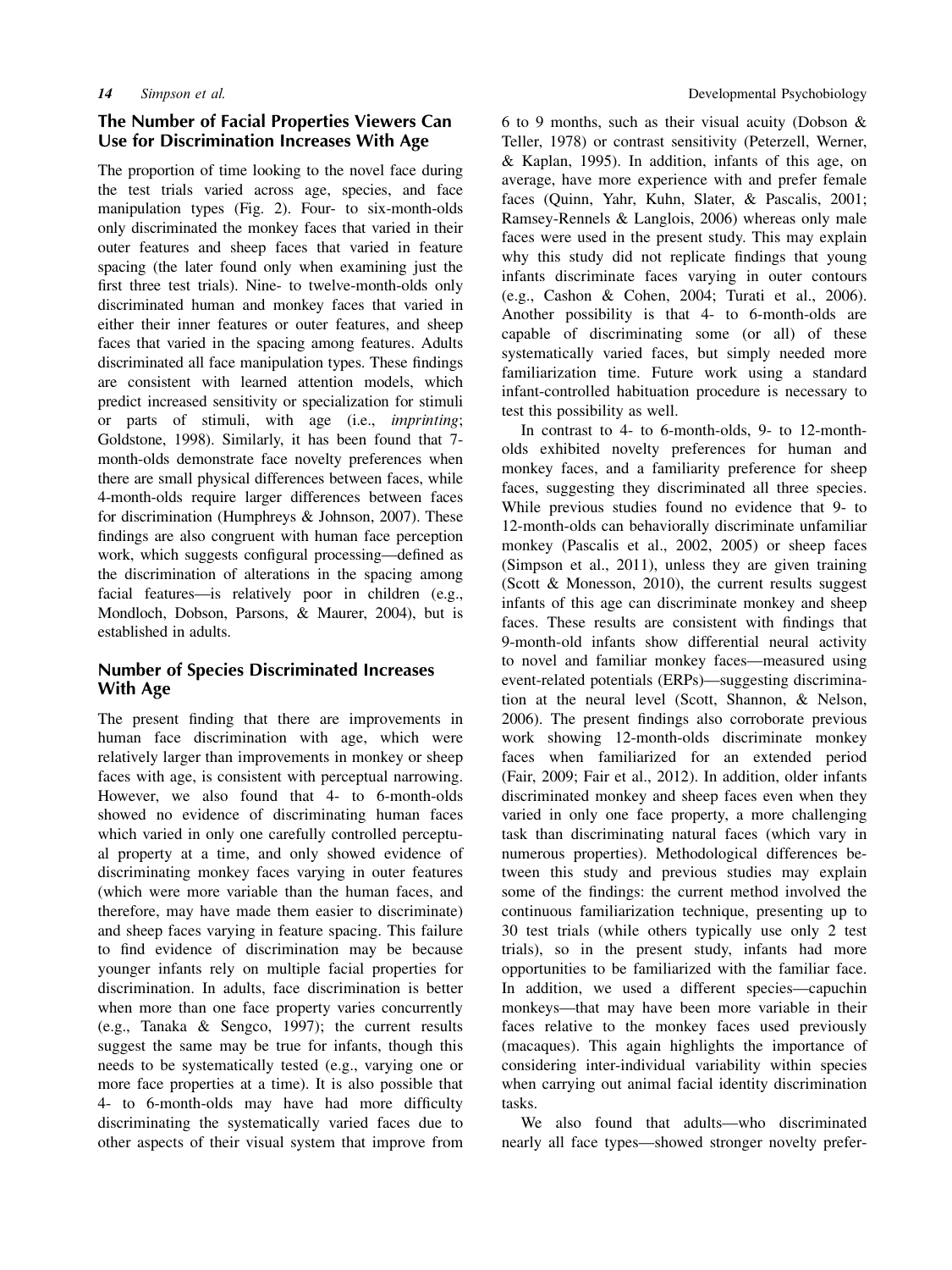ences for human faces, compared to monkey faces, when faces varied in their inner feature spacing, consistent with previous work (Mondloch, Maurer, & Ahola, 2006). This may be due to adults' experiences with human faces (e.g., differentiating individual faces; Nelson, 2003), or due to more general improvements in cognitive capacities (e.g., memory; Mondloch et al., 2006). Nonetheless, it reflects own-species specialized processing, which was not evident in the data for either infant group.

# Primate Faces Are Processed More Efficiently Than Sheep Faces

We predicted that human faces would be processed differently from animal faces, particularly by older infants and adults who have more experience with human faces and are, or are well underway to becoming, human face specialists. Indeed, the 4- to 6-montholds showed no evidence of discriminating sheep faces, in contrast to previous findings that, using this same procedure, infants of this age exhibit familiarity preferences for natural sheep faces (Simpson et al., 2011). It is possible that the youngest infants may need more information (e.g., variation in more than one feature at a time) or more time for discrimination. As predicted by learned attention models, experience with human faces may have helped older infants and adults to discriminate other primate faces.

In contrast, adults and older infants discriminated all three species, but also showed some differences across species. Adults and older infants had stronger novelty preferences for primate faces compared to sheep faces (Fig. 3), which—according to the exploratory looking model—suggests that primate faces were more easily discriminated (Hunter & Ames, 1988). This might be because experience with human faces also aids in discrimination of monkey faces, which are structurally similar. In this way, both monkey and human faces better match a face prototype, relative to sheep faces (Valentine, 1991), or learned attention may have resulted in heightened sensitivities to the properties of primate faces that vary, which may be different from the properties that vary in sheep faces (Zhang et al., 2012). Though adults discriminated all three species when they differed in outer or inner features, adults failed to discriminate sheep faces that varied in the spacing among inner features, consistent with findings that adults experience an inversion effect for primate faces, but not for nonprimate animal faces (e.g., Dufour et al., 2004; Pascalis & Bachevalier, 1998; Pascalis, Coleman, Stirnemann, Petit, & Campbell, 1998; Pascalis, Demont, de Haan, & Campbell, 2001). Thus, primate faces may be processed in a more holistic manner, while sheep faces may be processed in a more feature-based manner. This is consistent with findings that human adults process chimpanzee faces in a holistic manner, but do not appear to process phylogenetically more distantly related species—including sheep, chickens, and lizards—holistically (Taubert, 2009).

One caveat is necessary to mention when comparing primate and sheep faces in the feature spacing manipulation condition: the computational image similarity analysis revealed that sheep faces were less variable than either the human or monkey faces; therefore, this may have made the sheep faces in this condition the most difficult to discriminate. It is possible that this is why human adults showed no evidence of discriminating these feature spacing manipulated sheep faces; however, it does not explain why 4- to 6-month-olds or 9- to 12-month-olds discriminated these faces. In older infants, primate faces were distinguished when they varied in either their inner or outer features; sheep faces, in contrast, were only distinguished when they varied in the feature spacing. Additionally, infants' discrimination of sheep faces took the form of a familiarity preference, suggesting the sheep faces may not have been fully encoded during the familiarization period (Hunter & Ames, 1988). Therefore, it appears that all age groups failed to demonstrate novelty preferences for the sheep faces with inner feature spacing manipulated, but it is unclear whether this may be due to the subtle nature of differences in this stimulus set (i.e., less variability), or whether it may reflect a more general limit of humans' ability to discriminate non-primate faces. Tests with a wider variety of animal faces, including other primates, will more thoroughly test this possibility.

# GENERAL CONCLUSIONS

Previous work has found differences in the ways humans discriminate human and nonhuman faces (e.g., Dufour et al., 2004; Pascalis & Bachevalier, 1998; Pascalis et al., 1998, 2001). Human, monkey, and sheep faces are not equivalent in the variability of their facial features (see Tab. 1). The presented study used systematically varied faces to make three species humans, monkeys, and sheep—more similar in their variability. Results indicated that when variability is more equally matched, 4- to 6-month-olds no longer excel in face discrimination, but instead perform poorly, suggesting they are unable to rely on only one facial property for discrimination. This finding is in contrast to previous work using natural faces, which found young infants outperformed older infants, and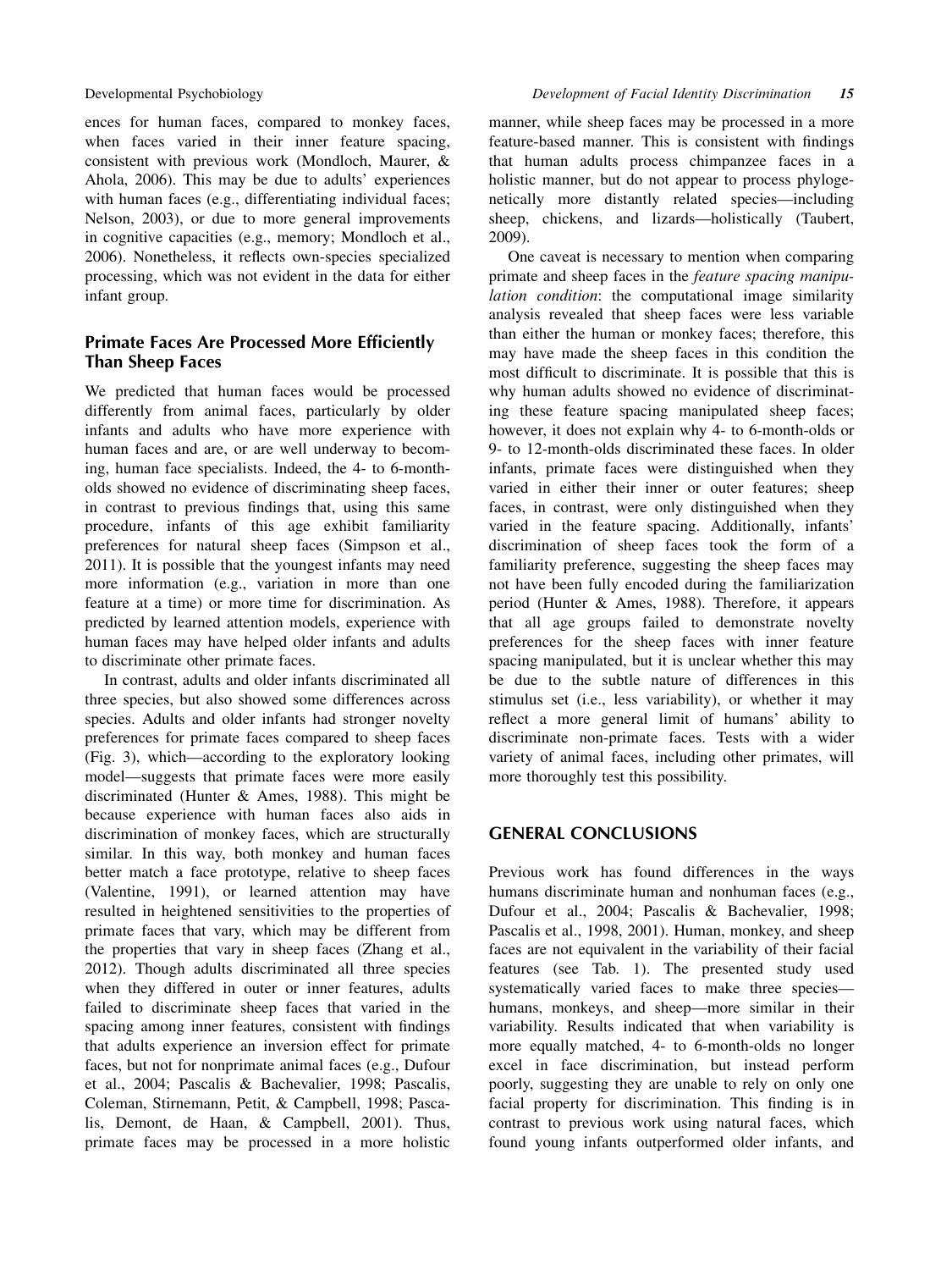even adults, by discriminating natural human, monkey, and sheep faces (e.g., Pascalis et al., 2002; Simpson et al., 2011). Thus, though others have documented declines in animal face discrimination with development (e.g., McKone et al., 2009; Scott & Monesson, 2010), the present results suggest this is not the case, and apparent declines in performance should be reconsidered, because they may be due to the way in which a task is perceived differently by different age groups (Cashon, Ha, Allen, & Barna, 2012; Vouloumanos, 2011). A functionalist approach, which considers an individual's changing goals across development, may be especially helpful (Scherf & Scott, 2012). For example, is it plausible that faces may mean something different to an older infant or to an adult than they do to a younger infant; perhaps older infants are attending more to regions of the face that convey emotion, as they have learned faces often convey important communicative meanings through their expressions. Thus, an older infant's discrimination may not be weakened, but rather, the child is simply approaching the task differently with age. For example, Cashon et al. (2012) report that face recognition is related to 5- and 7-month-olds' sitting abilities: non-sitters and expertsitters processed faces holistically, but near-sitters and new-sitters did not, showing a u-shaped relation between sitting and upright face processing.

Though we found evidence of a human-face-specialization with age, not all of our findings are consistent with perceptual narrowing. For example, overall, with age there were increases in the number of species discriminated, as well as increases in the number of facial properties that can be used for discrimination. A model is needed that can also account for the fact that the facial properties that can be used for discrimination vary between primates and nonprimates, as well as between humans and other animals. Instead, learned attention models may be useful for understanding these results.

The present study also showed that 9- to 12-montholds discriminated systematically varied human and monkey faces, but not sheep faces, even though the variability across individual faces was systematically controlled. These findings are somewhat congruent with previous findings that older infants show no evidence of discriminating natural sheep faces (Simpson et al., 2011). However, the finding that 9- to 12-montholds can behaviorally discriminate monkey faces is in contrast to some (e.g., Pascalis et al., 2002, 2005), but not all (e.g., Fair, 2009; Fair et al., 2012) previous findings. Perhaps the larger number of test trials (i.e., up to 30 test trials here, compared to as few as one or two previously) or increased familiarization time, through the continuous familiarization technique (Rose

et al., 2002), allowed for a more sensitive test of older infants' discrimination. One limitation of the present study is that the results would have been easier to interpret if we had presented natural faces, concurrently varying in all three facial properties (inner feature, outer features, and configuration), to determine whether our findings are due to our stimuli (varying in only one property at a time) or some other aspect of our procedure. Adults discriminated all species, with the exception of the sheep in the spacing condition. This result is consistent with other results that adults can discriminate natural animal faces (Simpson et al., 2011), and suggests that those who have failed to find discrimination by adults (Pascalis & Bachevalier, 1998; Pascalis et al., 2001, 2002) may not have employed sufficiently sensitive tests (e.g., they may have used an insufficient number of test trials).

Despite the fact that faces are one of the most important stimuli for humans and other vertebrate species (Little, Jones, & DeBruine, 2011), with evidence supporting an early evolutionary emergence of face recognition (Leopold & Rhodes, 2010), relatively little is yet known about the development of this impressive skill, already present in infancy. The present study contributes to knowledge of the development of human face perception in three ways. First, this work demonstrates similarities in the discriminability of human and monkey faces across the lifespan, suggesting faces of different species of primates are discriminated using similar processing (e.g., configural). Additionally, we found that with an increase in age, there is an increase in the number of facial properties that can be used for discrimination, starting with at least two properties in later infancy (outer features and inner features), and expanding to at least three properties in adulthood (with the addition of discriminating based on the spacing among inner features). Finally, the present study demonstrates limitations in humans' discrimination of nonprimate faces (i.e., sheep faces), across all ages, suggesting primate faces may be privileged in their processing. Together, these findings can help answer questions regarding not only what develops, but also how face discrimination develops, such as through learned attention. It is only through this understanding that we can begin to devise early ways to identify and treat disorders of social recognition, such as prosopagnosia (e.g., Dalrymple, Corrow, Yonas, & Duchaine, 2012).

# **NOTES**

We would like to thank the undergraduate researchers for their help with recruitment and data collection. Special thanks to Hysam Halabi for programming assistance. Thanks are also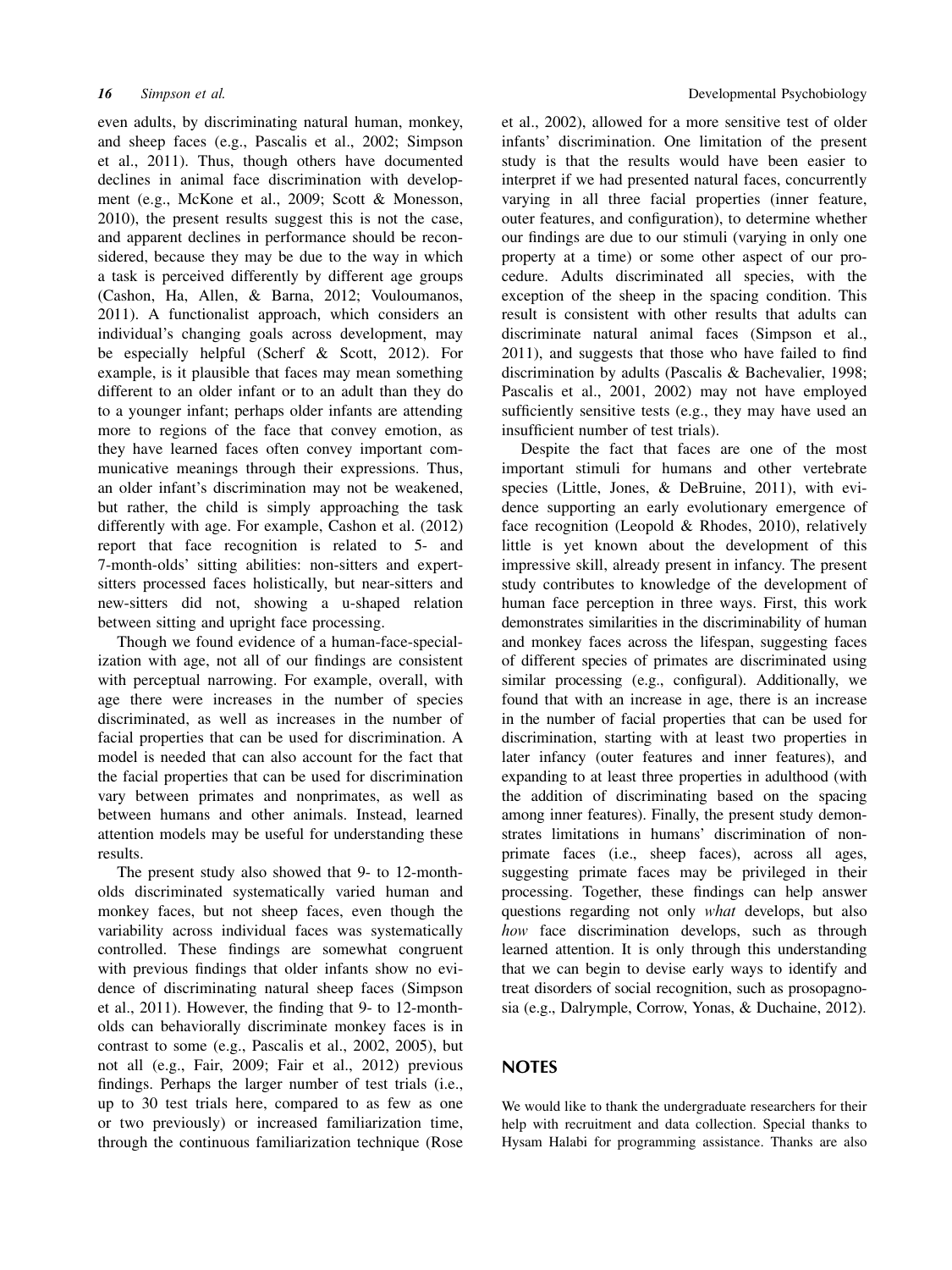due to the Athens families who participated in this study. This research was supported in part by the J. William Fanning Fellowship and Dissertation Completion Award from the University of Georgia Graduate School and NICHD P01HD064653. Results from this experiment were presented at the 2011 Society for Research in Child Development Biennial Meeting, Montreal, Quebec, Canada. Part of this report was submitted by the first author in partial fulfillment of the Ph.D. degree in Psychology at the University of Georgia under the direction of the third and last authors.

# **REFERENCES**

- Balas, B. (2012). Bayesian face recognition and perceptual narrowing in face-space. Developmental Science, 15(4), 579–588. doi: 10.1111/j.1467-7687.2012.01154.x
- Bhatt, R. S., Bertin, E., Hayden, A., & Reed, A. (2005). Face processing in infancy: Developmental changes in the use of different kinds of relational information. Child Development, 76, 169–181. doi: 10.1111/j.1467-8624.2005. 00837.x
- Biederman, I., & Kalocsai, P. (1997). Neurocomputational bases of object and face recognition. Philosophical Transactions of the Royal Society London: Biological Sciences, 352(1358), 1203–1219. doi: 10.1098/rstb.1997.0103
- Cashon, C. H., & Cohen, L. B. (2004). Beyond U-shaped development in infants' processing of faces: An information-processing account. Journal of Cognition and Development, 5(1), 59–80. doi: 10.1207/s15327647jcd0501\_4
- Cashon, C. H., Ha, O., Allen, C. L., & Barna, A. C. (2012). A u-shaped relation between sitting ability and upright face processing in infants. Child Development, 84(3), 802–809. doi: 10.1111/cdev.12024
- Chance, J., Goldstein, A. G., & McBride, L. (1975). Differential experience and recognition memory for faces. The Journal of Social Psychology, 97, 243–253.
- Dahl, C. D., Logothetis, N. K., & Hoffman, K. L. (2007). Individuation and holistic processing of faces in rhesus monkeys. Proceedings of the Royal Society B, 274, 2069– 2076. doi: 10.1098/rspb.2007.0477
- Dalrymple, K. A., Corrow, S., Yonas, A., & Duchaine, B. (2012). Developmental prosopagnosia in childhood. Cognitive Neuropsychology, 29, 393–418. doi: 10.1080/ 02643294.2012.722547
- Dobson, V., & Teller, D. Y. (1978). Visual acuity in human infants: A review and comparison of behavioral and electrophysiological studies. Vision Research, 18(11), 1469–1483. doi: 10.1016/0042-6989(78)90001-9
- Dufour, V., Coleman, M., Campbell, R., Petit, O., & Pascalis, O. (2004). On the species-specificity of face recognition in human adults. Current Psychology of Cognition, 22, 315– 333. Retrieved from [http://webu2.upmf-grenoble.fr/LPNC/](http://webu2.upmf-grenoble.fr/LPNC/resources/olivier_pascalis/dufourCPC2004.pdf) [resources/olivier\\_pascalis/dufourCPC2004.pdf](http://webu2.upmf-grenoble.fr/LPNC/resources/olivier_pascalis/dufourCPC2004.pdf)
- Fagan, J. F. (1970). Memory in the infant. Journal of Experimental Child Psychology, 9, 217–226. doi: 10.1016/ 0022-0965(70)90087-1
- Fair, J. E. (2009). Infant face discrimination and perceptual narrowing. (Unpublished master's thesis). Brigham Young

University, Provo, Utah. Retrieved from [http://contentdm.](http://contentdm.lib.byu.edu/ETD/image/etd2974.pdf) [lib.byu.edu/ETD/image/etd2974.pdf](http://contentdm.lib.byu.edu/ETD/image/etd2974.pdf)

- Fair, J., Flom, R., Jones, J., & Martin, J. (2012). Perceptual learning: 12-month-olds' discrimination of monkey faces. Child Development, 83, 1996–2006. doi: 10.1111/j.1467- 8624.2012.01814.x
- Fantz, R. L. (1964). Visual experience in infants: Decreased attention to familiar patterns relative to novel ones. Science, 146, 668–670. doi: 10.1126/science.146.3644. 668
- Fisher-Thompson, D., & Peterson, J. A. (2004). Infant side biases and familiarity-novelty preferences during a serial paired-comparison task. Infancy, 5I, 309–340. doi: 10.1207/s15327078in0503\_4
- Freire, A., Lee, K., & Symons, L. A. (2000). The faceinversion effect as a deficit in the encoding of configural information: Direct evidence. Perception, 29, 159–170. doi: 10.1068/p3012
- Gibson, E. J. (1969). Principles of perceptual learning and development. New York, NY: Appleton.
- Gibson, J. J., & Gibson, E. J. (1955). Perceptual learning: Differentiation or enrichment? Psychological Review, 62, 32–41. doi: 10.1037/h0048826
- Goldstone, R. L. (1998). Perceptual learning. Annual Review of Psychology, 49, 585–612. doi: 10.1146/annurev.psych. 49.1.585
- Hayden, A., Bhatt, R. S., Joseph, J. E., & Tanaka, J. W. (2007). The other-race effect in infancy: Evidence using a morphing technique. Infancy, 12, 95–104. doi: 10.1080/ 15250000701298923
- Hole, G., & Bourne, V. (2010). The development of face processing 1: Infants. In G. Hole & V. Bourne (Eds.), Face processing: Psychological, neurological, and applied perspectives (pp. 112–135). New York, NY: Oxford University Press.
- Humphreys, K., & Johnson, M. H. (2007). The development of "face space" in infancy. Visual Cognition, 15, 578–598. doi: 10.1080/13506280600943518
- Hunter, M. A., & Ames, E. W. (1988). A multifactor model of infant preferences for novel and familiar stimuli. Advances in Infancy Research, 5, 69–95.
- Itier, R. J., Latinus, M., & Taylor, M. J. (2006). Face, eye and object early processing: What is the face specificity? NeuroImage, 29, 667–676. doi: 10.1016/j.neuroimage. 2005.07.041
- Kadosh, K. C. (2011). Differing processing abilities for specific face properties in mid-childhood and adulthood. Frontiers in Psychology, 2, 1–12. doi: 10.3389/fpsyg. 2011.00400
- Kelly, D. J., Quinn, P. C., Slater, A. M., Lee, K., Ge, L., & Pascalis, O. (2007). The other-race effect develops during infancy: Evidence of perceptual narrowing. Psychological Science, 18, 1084–1089. doi: 10.1111/j.1467-9280.2007. 02029.x
- Kendrick, K. M., da Costa, A. P., Leigh, A. E., Hinton, M. R., & Peirce, J. W. (2001). Sheep don't forget a face. Nature, 414, 165–166. doi: 10.1038/35102669
- Kohler, W. (1940). Dynamics in psychology. New York, NY: Liveright.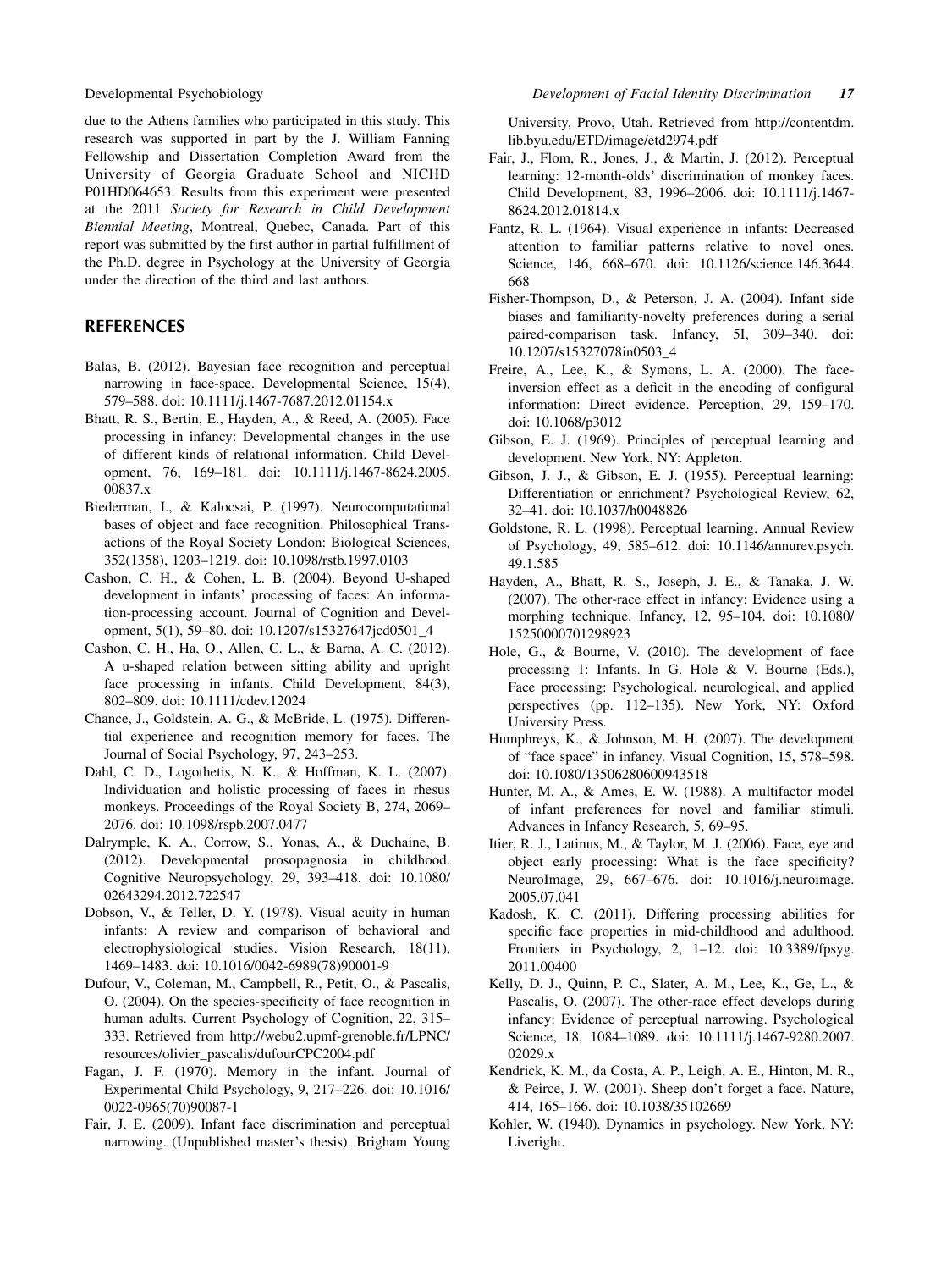- Kuefner, D., Cassia, V. M., Picozzi, M., & Brocolo, E. (2008). Do all babies look alike? Evidence for an otherage effect in adults. Journal of Experimental Psychology: Human Perception and Performance, 34, 807–820.
- Le Grand, R., Mondloch, C. J., Maurer, D., & Brent, H. P. (2001). Neuroperception: Early visual experience and face processing. Nature, 410, 890. doi: 10.1038/35073749
- Leopold, D. A., & Rhodes, G. (2010). A comparative view of face perception. Journal of Comparative Psychology, 124, 233–251. doi: 10.1037/a0019460
- Little, A. C., Jones, B. C., & DeBruine, L. M. (2011). The many faces of research on face perception. Philosophical Transactions of the Royal Society B, 366, 1634–1637. doi: 10.1098/rstb.2010.0386
- Mackintosh, N. J. (1975). A theory of attention: Variations in the associability of stimuli with reinforcement. Psychological Review, 82, 276–298. doi: 10.1037/h0076778
- Martin-Malivel, J., & Okada, K. (2007). Human and chimpanzee face recognition in chimpanzees (Pan troglodytes): Role of exposure and impact on categorical perception. Behavioral Neuroscience, 121, 1145–1155. doi: 10.1037/ 0735-7044.121.6.1145
- Matsumoto, D., & Ekman, P. (1988). Japanese and Caucasian facial expressions of emotion (JACFEE) and neutral faces (JACNeuF) [slides]. San Francisco: Department of Psychiatry, University of California. Retrieved from [http://www.](http://www.humintell.com/for-use-in-research/) [humintell.com/for-use-in-research/](http://www.humintell.com/for-use-in-research/)
- Maurer, D., Le Grand, R., & Mondloch, C. J. (2002). The many faces of configural processing. Trends in Cognitive Sciences, 6, 255–260. doi: 10.1016/S1364-6613(02) 01903-4
- McKone, E., Crookes, K., Jeffery, L., & Dilks, D. D. (2012). A critical review of the development of face recognition: Experience is less important than previously believed. Cognitive Neuropsychology, iFirst, 1–39. doi: 10.1080/ 02643294.2012.660138
- McKone, E., Crookes, K., & Kanwisher, N. (2009). The cognitive and neural development of face recognition in humans. In M. S. Gazzaniga (Ed.). The cognitive neurosciences (pp. 467–482). Cambridge, MA: Bradford Books.
- Meinhardt-Injac, B., Zöllig, J., Persike, M., Martin, M., Seiffge-Krenke, I., & Meinhardt, G. (2011). Developmental changes in the microgenesis of face perception revealed by effects of context and inversion. Vision Research, 51, 1338–1350. doi: 10.1016/j.visres.2011.04.010
- Mondloch, C. J., Dobson, K. S., Parsons, J., & Maurer, D. (2004). Why 8-year-olds cannot tell the difference between Steve Martin and Paul Newman: Factors contributing to the slow development of sensitivity to the spacing of facial features. Journal of Experimental Psychology, 89, 159–181. doi: 10.1016/j.jecp.2004.07.002
- Mondloch, C. J., Le Grand, R., & Maurer, D. (2002). Configural face processing develops more slowly than featural face processing. Perception, 31, 553–566. doi: 10.1068/p3339
- Mondloch, C. J., Maurer, D., & Ahola, S. (2006). Becoming a face expert. Psychological Science, 17(11), 930–934. doi: 10.1111/j.1467-9280.2006.01806.x
- 18 Simpson et al. **Subset al.** Developmental Psychobiology
	- Nelson, C. A. (2001). The development and neural basis of face recognition. Infant and Child Development, 10, 3–18. doi: 10.1002/icd.239
	- Nelson, C. A. (2003). The development of face recognition reflects an experience-expectant and activity-dependent process. In O. Pascalis & A. Slater (Eds.), The development of face processing in infancy and early childhood (pp. 79–97). New York: Nova.
	- Okada, K., Steffens, J., Maurer, T., Hong, H., Elagin, E., Neven, H., & von der Malsburg, C. (1998). The Bochum/ USC face recognition system and how it fared in the FERET Phase III test. In H. Wechsler, P. J. Phillips, V. Bruce, F. Fogelman Soulie, & T. S. Huang (Eds.), Face recognition: From theory to applications (pp. 186–205). Berlin, Germany: Springer-Verlag.
	- Park, J., Shimojo, E., & Shimojo, S. (2010). Roles of familiarity and novelty in visual preference judgments are segregated across object categories. Proceedings of the National Academy of Sciences, 107, 14552–14555. doi: 10.1073/pnas.1004374107
	- Pascalis, O., & Bachevalier, J. (1998). Face recognition in primates: A cross-species study. Behavioural Processes, 43, 87–96. doi: 10.1016/S0376-6357(97)00090-9
	- Pascalis, O., Coleman, M., Stirnemann, M., Petit, O., & Campbell, R. (1998). Primates first? Expertise affects the ability to identify individuals within and across species. Perception, 27, Abstract 132b.
	- Pascalis, O., & de Haan, M. (2003). Recognition memory and novelty preference: What model? In H. Hayne & J. Fagen (Series Eds.). Progress in infancy research (Vol. 3, pp. 95– 120). Mahwah, NJ: Lawrence Erlbaum Associates.
	- Pascalis, O., de Haan, M., & Nelson, C. A. (2002). Is face processing species-specific during the first year of life? Science, 296, 1321–1323. doi: 10.1126/science.1070223
	- Pascalis, O., Demont, E., de Haan, M., & Campbell, R. (2001). Recognition of faces of different species: A developmental study between 5 and 8 years of age. Infant and Child Development, 10, 39–45. doi: 10.1002/icd.245
	- Pascalis, O., & Kelly, D. J. (2009). The origins of face processing in humans: Phylogeny and ontogeny. Perspectives in Psychological Science, 4, 200–209. doi: 10.1111/ j.1745-6924.2009.01119.x
	- Pascalis, O., Scott, L. S., Kelly, D. J., Shannon, R. W., Nicholson, E., Coleman, M., & Nelson, C. A. (2005). Plasticity of face processing in infancy. Proceedings of the National Academy of Sciences, 102, 5297–5530. doi: 10.1073/pnas.0406627102
	- Peterzell, D. H., Werner, J. S., & Kaplan, P. S. (1995). Individual differences in contrast sensitivity functions: Longitudinal study of 4-, 6-, and 8-month-old human infants. Vision Research, 35(7), 961–979. doi: 10.1016/ 0042-6989(94)00117-5
	- Quinn, P. C., Yahr, J., Kuhn, A., Slater, A. M., & Pascalils, O. (2001). Representation of the gender of human faces by infants: A preference for female. Perception, 31(9), 1109– 1121. doi: 10.1068/p3331
	- Ramsey-Rennels, J. L., & Langlois, J. H. (2006). Infants' differential processing of female and male faces. Current